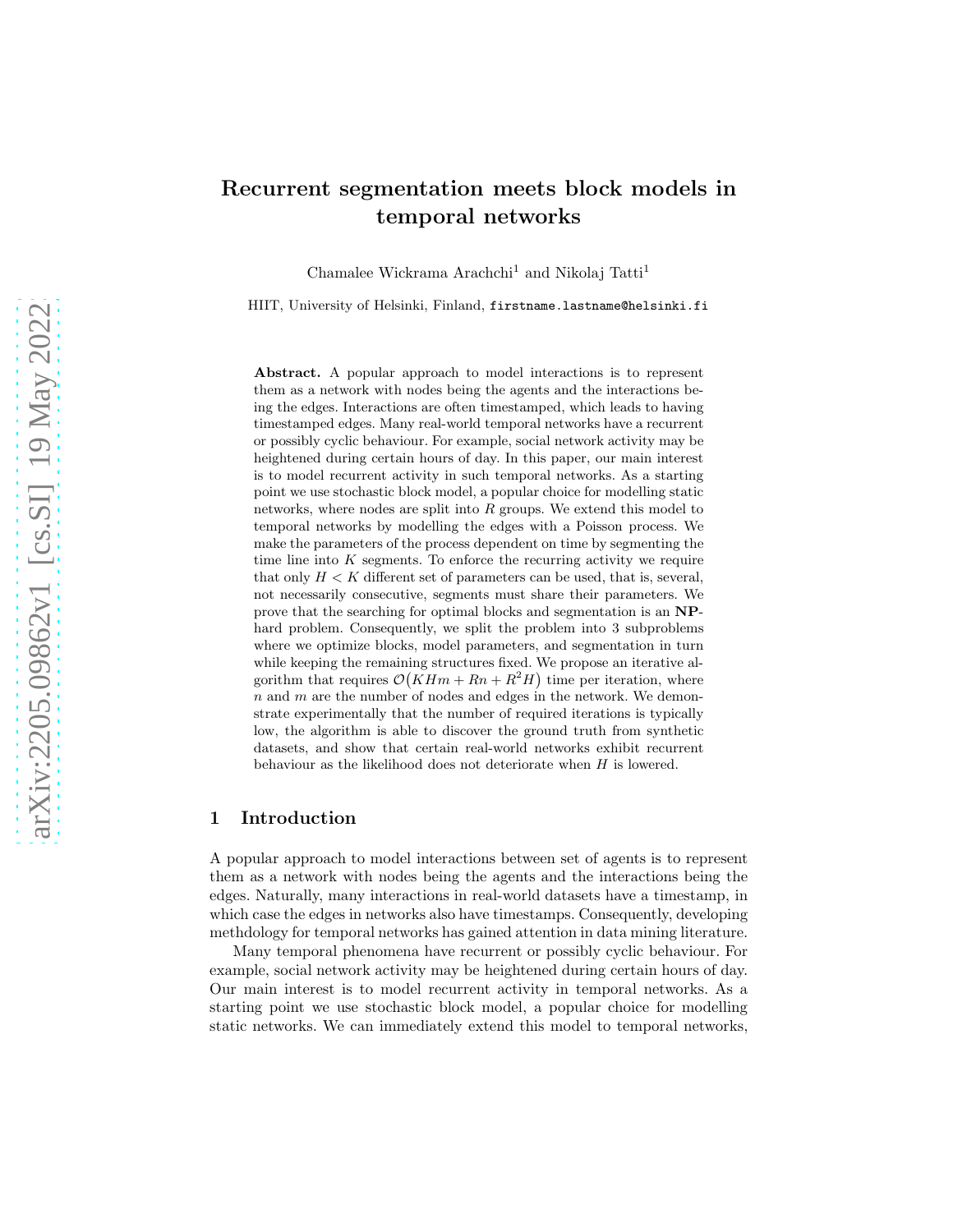for example, by modelling the edges with a Poisson process. Furthermore, Corneli et al. [\[6\]](#page-13-0) modelled the network by also segmenting the timeline and modelled each segment with a separate Poisson process.

To model the recurrent activity we can either model it explicitly, for example, by modelling explicitly cyclic activity, or we can use more flexible approach where we look for segmentation but restrict the number of distinct parameters. Such notion was proposed by Gionis and Mannila [\[10\]](#page-14-0) in the context of segmenting sequences of real valued vectors.

In this paper we extend the model proposed by Corneli et al. [\[6\]](#page-13-0) using the ideas proposed by Gionis and Mannila [\[10](#page-14-0)]. More formally, we consider the following problem: given a temporal graph with  $n$  nodes and  $m$  edges, we are looking to partition the nodes into  $R$  groups and segment the timeline into  $K$ segments that are grouped into  $H$  levels. Note that a single level may contain non-consecutive segments. An edge  $e = (u, v)$  is then modelled with a Poisson process with a parameter  $\lambda_{ijh}$ , where i and j are the groups of u and v, and h is the level of the segment containing e.

To obtain good solutions we rely on an iterative method by splitting the problem into three subproblems:  $(i)$  optimize blocks while keeping the remaining parameters fixed,  $(ii)$  optimize model parameters  $\Lambda$  while keeping the blocks and the segmentation fixed, *(iii)* optimize the segmentation while keeping the remaining parameters fixed. We approach the first subproblem by iteratively optimizing block assignment of each node while maintaining the remaining nodes fixed. We show that such single round can be done in  $\mathcal{O}(m + Rn + R^2H + K)$ time, where  $n$  is the number of nodes and  $m$  is the number of edges. Fortunately, the second subproblem is trivial since there is an analytic solution for optimal parameters, and we can obtain the solution in  $\mathcal{O}(m + R^2H + K)$  time. Finally, we show that we can find the optimal segmentation with a dynamic program. Using a stock dynamic program leads to a computatonal complexity of  $\mathcal{O}(m^2KH)$ . Fortunately, we show that we can speed up the computation by using a SMAWK algorithm [\[2\]](#page-13-1), leading to a computational complexity of  $\mathcal{O}(mKH + HR^2)$ .

In summary, we extend a model by Corneli et al. [\[6](#page-13-0)] to have recurring segments. We prove that the main problem is NP-hard as well as several related optimization problems where we fix a subset of parameters. Navigating around these NP-hard problems we propose an iterative algorithm where a single iteration requires  $\mathcal{O}(K H m + R n + R^2 H)$  time, a linear time in edges and nodes.

<span id="page-1-0"></span>The rest of the paper is organized as follows. First we introduce preliminary notation, the model, and the optimization problem in Section [2.](#page-2-0) We then proceed to describe the iterative algorithm in Section [3.](#page-4-0) We present the related work in Section [4.](#page-8-0) Finally, we present our experiments in Section [5](#page-9-0) and conclude the paper with discussion in Section [6.](#page-13-2) The proofs are provided in Appendix<sup>[1](#page-1-0)</sup>.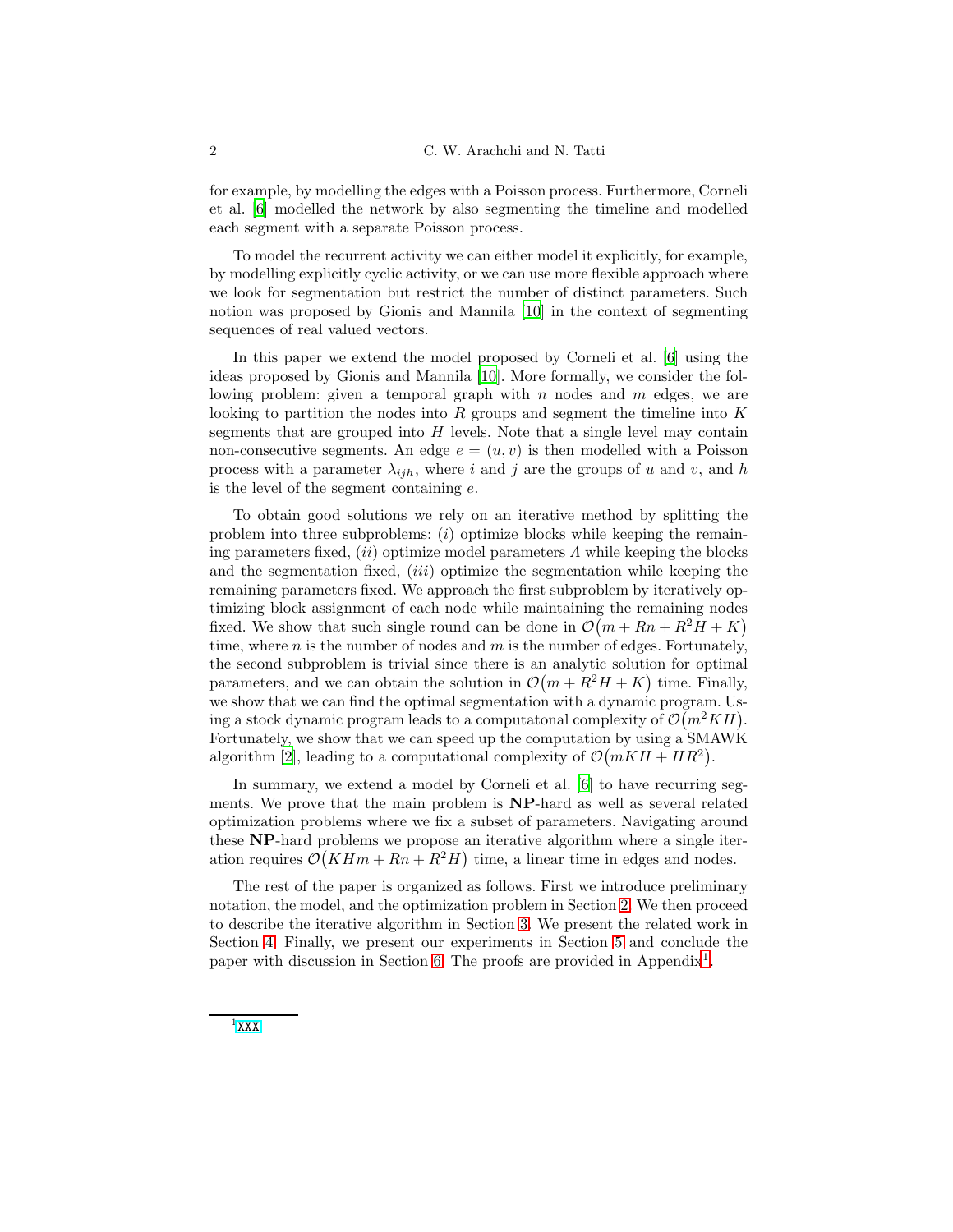## <span id="page-2-0"></span>2 Preliminary notation and problem definition

Assume a temporal graph  $G = (V, E)$ , where V is a set of nodes and E is a set of edges, where each edge is tuple  $(u, v, t)$  with  $u, v \in V$  and t being the timestamp. We will use  $n = |V|$  to denote the number of nodes and  $m = |E|$  the number of edges. For simplicity, we assume that we do not have self-loops, though the models can be adjusted for such case. We write  $t(e)$  to mean the timestamp of the edge e. We also write  $N(u)$  to denote all the edges adjacent to a node  $u \in V$ .

Perhaps the simplest way to model a graph (with no temporal information) is with Erdos-Renyi model, where each edge is sampled independently from a Bernoulli probability parameterized with  $q$ . Let us consider two natural extensions of this model. The first extension is a block model, where nodes are divided into k blocks, and an edge  $(u, v)$  are modelled with a Bernoulli probability parameterized with  $q_{ij}$ , where i is the block of u and j is the block of v. Given a graph, the optimization problem is to cluster nodes into blocks so that the likelihood of the model is optimized. For the sake of variability we will use the words *block* and *group* interchangeably.

A convenient way of modelling events in temporal data is using Poisson process: Assume that you have observed c events with timestamps  $t_1, \ldots, t_c$  in a time interval T of length  $\Delta$ . The log-likelihood of observing these events at these exact times is equal to  $c \log \lambda - \lambda \Delta$ , where  $\lambda$  is a model parameter. Note that the log-likelihood does not depend on the individual timestamps.

If we were to extend the block model to temporal networks, the log-likelihood of c edges occurring between the nodes  $u$  and  $v$  in a time interval is equal to  $c \log \lambda_{ij} - \lambda_{ij} \Delta$ , where  $\lambda_{ij}$  is the Poisson process parameter and i is the block of u and j is the block of v. Note that  $\lambda_{ij}$  does not depend on the time, so discovering optimal blocks is very similar to discovering blocks in a static model.

A natural extension of this model, proposed by Corneli et al. [\[6\]](#page-13-0), is to make the parameters depend on time. Here, we partition the model into  $k$  segments and assign different set of  $\lambda$ s to each segment.

More formally, we define a *time interval*  $T$  to be a continuous interval either containing the starting point  $T = [t_1, t_2]$  or excluding the starting point  $T =$  $(t_1, t_2]$ . In both cases, we define the duration as  $\Delta(T) = t_2 - t_1$ .

Given a time interval  $T$ , let us define

$$
c(u, v, T) = |\{e = (u, v, t) \in E \mid t \in T\}|
$$

to be the number of edges between  $u$  and  $v$  in  $T$ .

The log-likelihood of Poisson model for nodes  $u, v$  and a time interval T is

$$
\ell(u, v, T, \lambda) = c(u, v, T) \log \lambda - \lambda \Delta(T) .
$$

We extend the log-likelihood between the two sets of nodes  $U$  and  $W$ , by writing

$$
\ell(U, W, T, \lambda) = \sum_{u, w \in U \times W} \ell(u, w, T, \lambda),
$$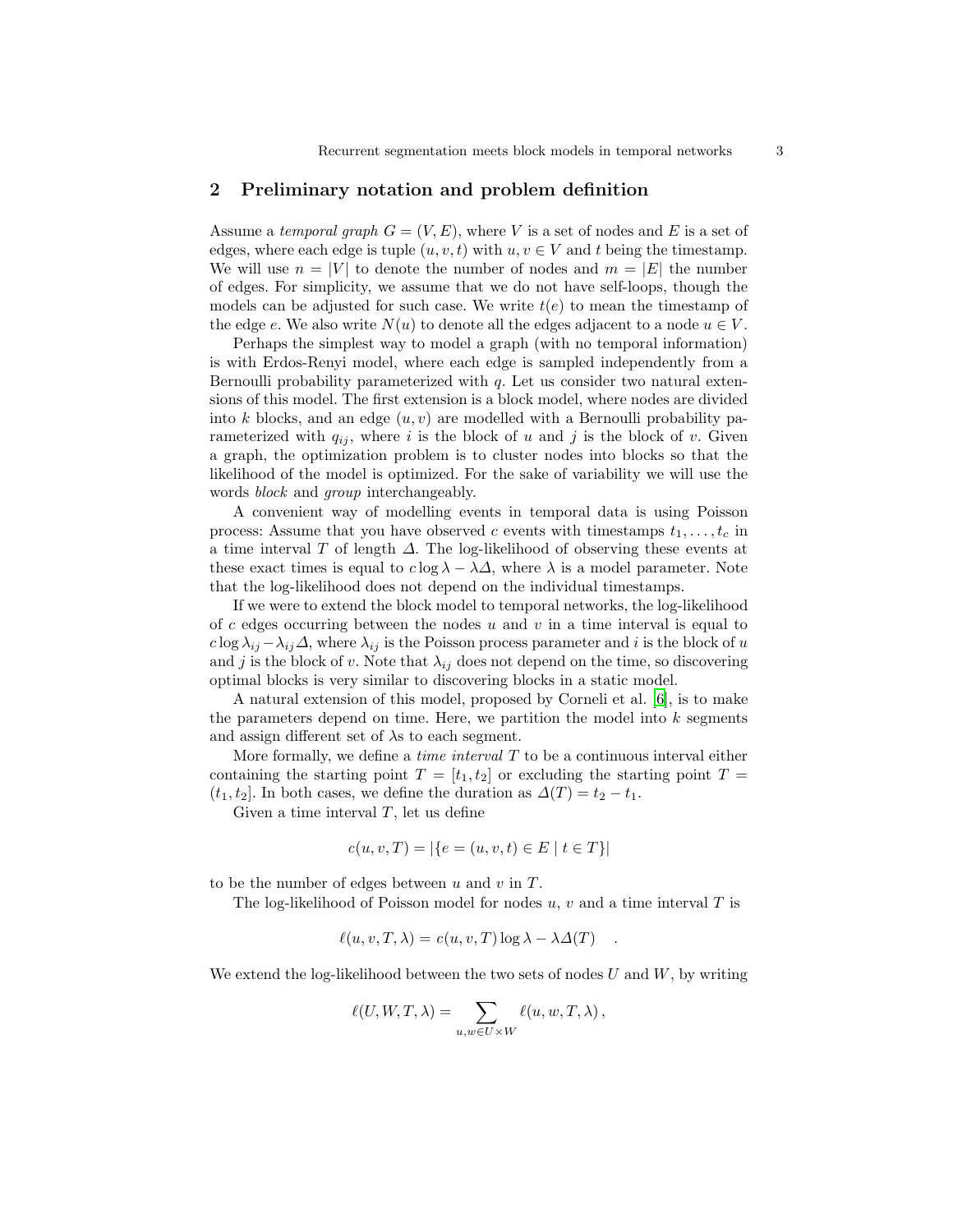where  $U \times W$  is a set of all node pairs  $\{u, w\}$  with  $u \in U$  and  $w \in W$  and  $u \neq v$ . We consider  $\{u, w\}$  and  $\{w, u\}$  the same, so only one of these pairs is visited.

Given a time interval  $D = [a, b]$ , a K-segmentation  $\mathcal{T} = T_1, \ldots, T_K$  is a sequence of K time intervals, such that  $T_1 = [a, t_1], T_2 = (t_1, t_2], \ldots, T_i =$  $(t_{i-1}, t_i], \ldots$ , and  $T_K = (t_{K-1}, b]$ . For notational simplicity, we require that the boundaries  $t_i$  must collide with the timestamps of individual edges. We also assume that D covers the edges. If D is not specified, then it is set to be the smallest interval covering the edges.

Given a K-segmentation, a partition of nodes  $\mathcal{P} = P_1, \ldots, P_R$  into R groups, and a set of  $KR(R+1)/2$  $KR(R+1)/2$  parameters  $\Lambda = {\lambda_{ijk}}^2$ , the log-likelihood is equal to

$$
\ell(\mathcal{P}, \mathcal{T}, \Lambda) = \sum_{i=1}^{R} \sum_{j=i}^{R} \sum_{k=1}^{K} \ell(P_i, P_j, T_k, \lambda_{ijk}) .
$$

This leads immediately to the problem considered by Corneli et al. [\[6\]](#page-13-0).

Problem 1  $((K, R) \text{ model})$ . Given a temporal graph G, a time interval D, integers R and K, find a node partition with R groups, a K-segmentation, and a set of parameters  $\Lambda$  so that  $\ell(\mathcal{P}, \mathcal{T}, \Lambda)$  is maximized.

We should point out that for fixed  $\mathcal P$  and  $\mathcal T$ , the optimal  $\Lambda$  is equal to

$$
\lambda_{ijk} = \frac{c(P_i, P_j, T_k)}{|P_i \times P_j| \Delta(T_k)}
$$

.

<span id="page-3-1"></span>.

In this paper we consider an extension of  $(K, R)$  model. Many temporal network exhibit cyclic or repeating behaviour. Here, we allow network to have K segments but we also limit the number of distinct parameters to be at most  $H \leq$ K. In other words, we are forcing that certain segments share their parameters. We do not know beforehand which segments should share the parameters.

We can express this constraint more formally by introducing a mapping  $q$ :  $[K] \rightarrow [H]$  that maps a segment index to its matching parameters. We can now define the likelihood as follows: given a K-segmentation, a partition of nodes  $\mathcal{P} = P_1, \ldots, P_R$  into R groups, a mapping  $g : [K] \to [H]$ , and a set of  $HR(R+1)/2$  parameters  $\Lambda = {\lambda_{ijh}}$ , the log-likelihood is equal to

$$
\ell(\mathcal{P}, \mathcal{T}, g, \Lambda) = \sum_{i=1}^{R} \sum_{j=i}^{R} \sum_{k=1}^{K} \ell(P_i, P_j, T_k, \lambda_{ijg(k)})
$$

We will refer to  $g$  as *level mapping*.

This leads to the following optimization problem.

Problem 2  $((K, H, R) \mod l)$ . Given a temporal graph G, a time interval D, integers R, H, and K, find a node partition with R groups, a K-segmentation, a level mapping  $g : [K] \to [H]$ , and parameters  $\Lambda$  maximizing  $\ell(\mathcal{P}, \mathcal{T}, g, \Lambda)$ .

<span id="page-3-0"></span><sup>&</sup>lt;sup>2</sup>For notational simplicity we will equate  $\lambda_{ijh}$  and  $\lambda_{jih}$ .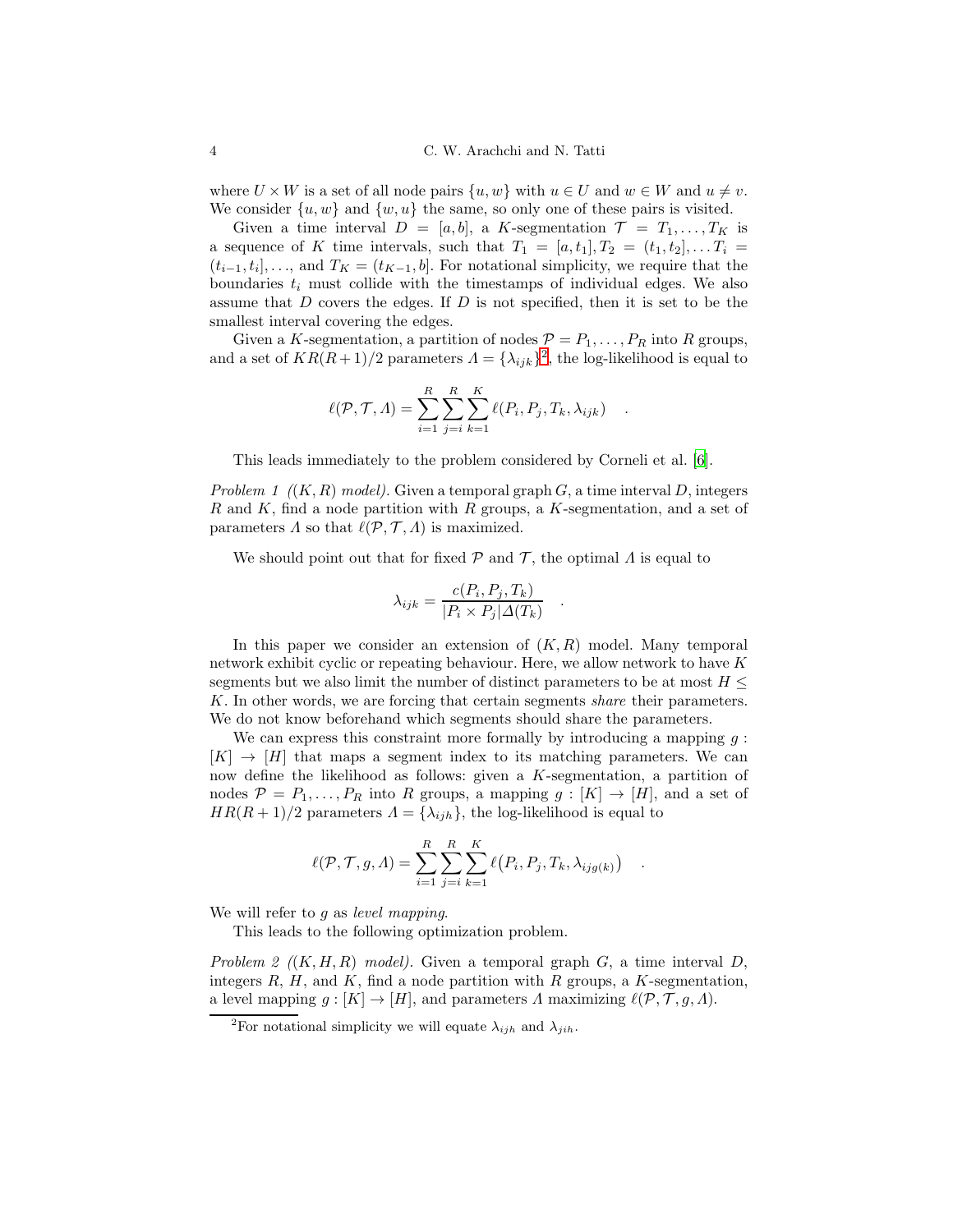<span id="page-4-1"></span>Algorithm 1: Main loop of the algorithm

 $\mathcal{P} \leftarrow$  random groups;  $\Lambda \leftarrow$  random values;  $\mathcal{T}, q \leftarrow$  FINDSEGMENTS $(\mathcal{P}, \Lambda);$   $A \leftarrow \text{UPDATELAMBDA}(\mathcal{P}, \mathcal{T}, g);$  while convergence do  $\mathfrak{s}$   $\mathcal{P} \leftarrow$  FINDGROUPS $(\mathcal{P}, \Lambda, \mathcal{T}, q);$  $A \leftarrow \text{UPDATELAMBDA}(\mathcal{P}, \mathcal{T}, g);$  $\mathcal{T}, q \leftarrow$  FINDSEGMENTS $(\mathcal{P}, \Lambda);$  $A \leftarrow \text{UPDATELAMBDA}(\mathcal{P}, \mathcal{T}, g);$ 

### <span id="page-4-0"></span>3 Fast algorithm for obtaining good model

In this section we will introduce an iterative, fast approach for obtaining a good model. The computational complexity of one iteration is  $\mathcal{O}(K H m + R n + R^2 H)$ , which is linear in both the nodes and edges.

#### 3.1 Iterative approach

Unfortunately, finding optimal solution for our problem is NP-hard.

**Proposition 1.** Problem [2](#page-3-1) is **NP**-hard, even for  $H = K = 1$  and  $R = 2$ .

Consequently, we resort to a natural heuristic approach, where we optimize certain parameters while keeping the remaining parameters fixed.

We split the original problem into 3 subproblems as shown in Algorithm [1.](#page-4-1) First, we find good groups, then update  $\Lambda$ , and then optimize segmentation, followed by yet another update of Λ.

When initializing, we select groups  $\mathcal P$  and parameters  $\Lambda$  randomly, then proceed to find optimal segmentation, followed by opimizing Λ.

Next we will explain each step in details.

#### 3.2 Finding groups

<span id="page-4-3"></span>Our first step is to update groups  $P$  while maintaining the remaining parameters fixed. Unfortunately, finding the optimal solution for this problem is NP-hard.

**Proposition 2.** Finding optimal partition  $P$  for fixed  $\Lambda$ ,  $T$  and  $q$  is  $NP$ -hard, even for  $H = K = 1$  and  $R = 2$ .

Due to the previous proposition, we perform a simple greedy optimization where each node is individually reassigned to the optimal group while maintaining the remaining nodes fixed.

We should point out that there are more sophisticated approaches, for example based on SDP relaxations, see a survey by Abbe [\[1\]](#page-13-3). However, we resort to a simple greedy optimization due to its speed.

<span id="page-4-2"></span>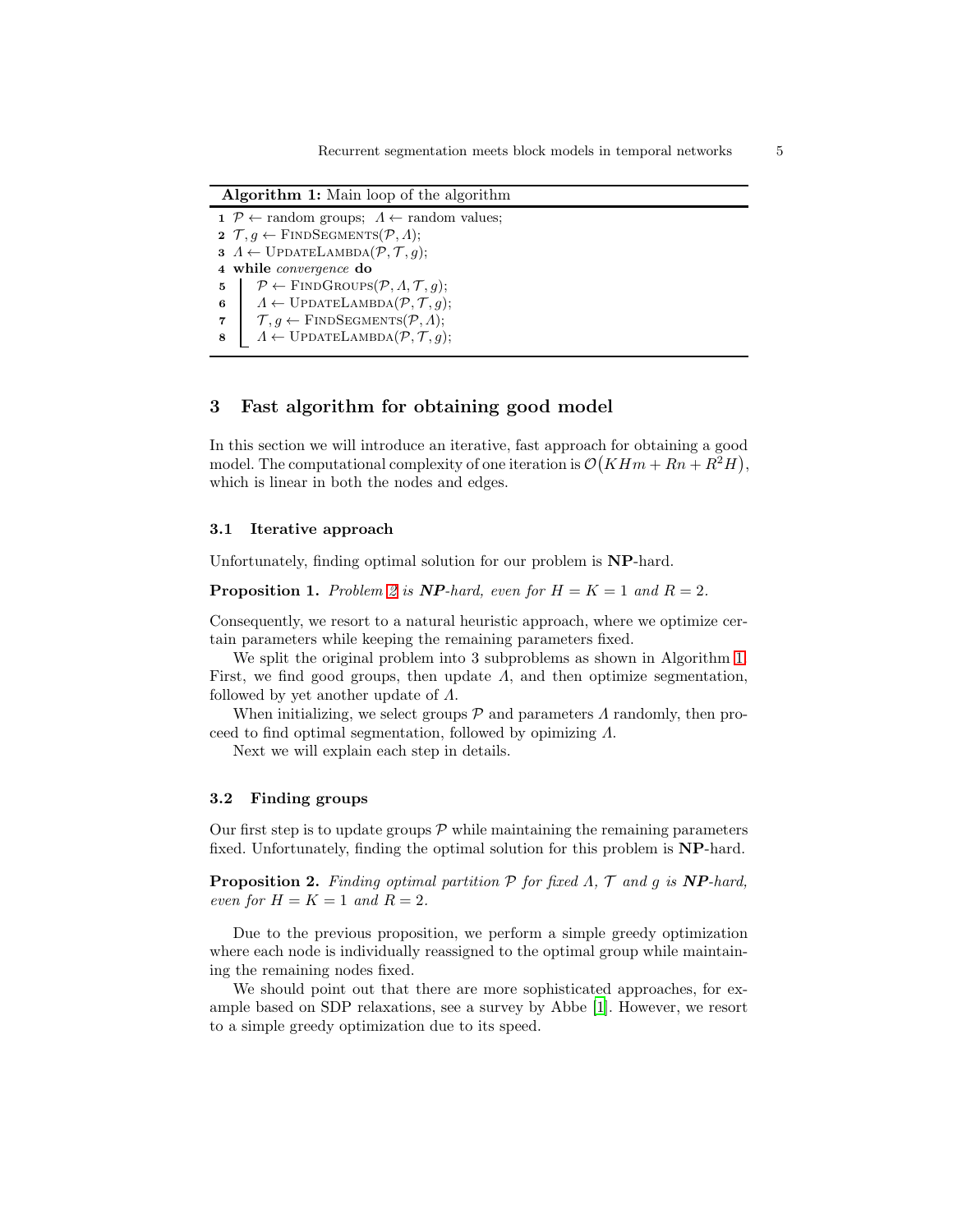**Algorithm 2:** Algorithm FINDGROUPS( $P, \Lambda$ ) for finding groups for a fixed segmentation  $\mathcal{T}$ , g and parameters  $\Lambda$ 

<span id="page-5-1"></span>1  $p(v) \leftarrow \text{group index of } v;$ 2  $s(e) \leftarrow$  segment index of e;  $3 \ d[h] \leftarrow \sum_{g(k)=h} \Delta(T_k);$ 4 foreach  $v \in V$ do 5  $b \leftarrow p(v);$ 6 c[j, h]  $\leftarrow$  array  $c_{jh}$  as defined in Proposition [3;](#page-5-0) 7 foreach  $a = 1, \ldots R$  do 8  $x[a] \leftarrow \sum_{h=1}^{H} \lambda_{bah} d[h] + \sum_{j=1}^{R} c[j, h] \log \lambda_{ajh} - |P_j| \lambda_{ajh} d[h]$ ; 9  $p(v) \leftarrow \arg \max_a x[a]$  (update  $\mathcal{P}$  also); 10 return  $P$ ;

<span id="page-5-2"></span>A naive implementation of computing the log-likelihood gain for a single node may require  $\Theta(m)$  steps, which would lead in  $\Theta(nm)$  time as we need to test every node. Luckily, we can speed-up the computation using the following straightforward proposition.

<span id="page-5-0"></span>**Proposition 3.** Let P be the partition of nodes,  $\Lambda$  set of parameters, and  $\mathcal{T}$ and g the segmentation and the level mapping. Let  $\mathcal{S}_h = \{T_k \in \mathcal{T} \mid h = g(k)\}\;$  be the segments using the hth level.

Let u be a node, and let  $P_b$  be the set such that  $u \in P_b$ . Select  $P_a$ , and let  $\mathcal{P}'$ be the partition where u has been moved from  $P_b$  to  $P_a$ . Then

$$
\ell(\mathcal{P}', \mathcal{T}, g, \Lambda) - \ell(\mathcal{P}, \mathcal{T}, g, \Lambda) = Z + \sum_{h=1}^{H} \lambda_{bah} t_h + \sum_{j=1}^{R} c_{jh} \log \lambda_{ajh} - |P_j| \lambda_{ajh} t_h,
$$

where Z is a constant, not depending on a,  $t_h = \Delta(S_h)$  is the total duration of the segments using the hth level and  $c_{jh} = c(u, P_j, S_h)$ , is the number of edges between u and  $P_i$  in the segments using the hth level.

The proposition leads to the pseudo-code given in Algorithm [2.](#page-5-1) The algorithm computes an array  $c$  and then uses Proposition [3](#page-5-0) to compute the gain for each swap, and consequently to find the optimal gain.

Computing the array requirs iterating over the adjacent edges, leading to  $\mathcal{O}(|N(v)|)$  time, and computing the gains requires  $\mathcal{O}(R^2H)$  time. Consequently, the computational complexity for FINDGROUPS is  $\mathcal{O}(m + R^2 H n + K)$ .

The running time can be further optimized by modifying Line [8.](#page-5-2) There are at most 2m non-zero  $c[i, j]$  entries (across all  $v \in V$ ), consequently we can speed up the computation of a second term by ignoring the zero entries in  $c[i, j]$ . In addition, for each  $a$ , the remaining terms

$$
\sum_{h=1}^{H} \lambda_{bah} d[h] + \sum_{j=1}^{R} |P_j| \lambda_{ajh} d[h]
$$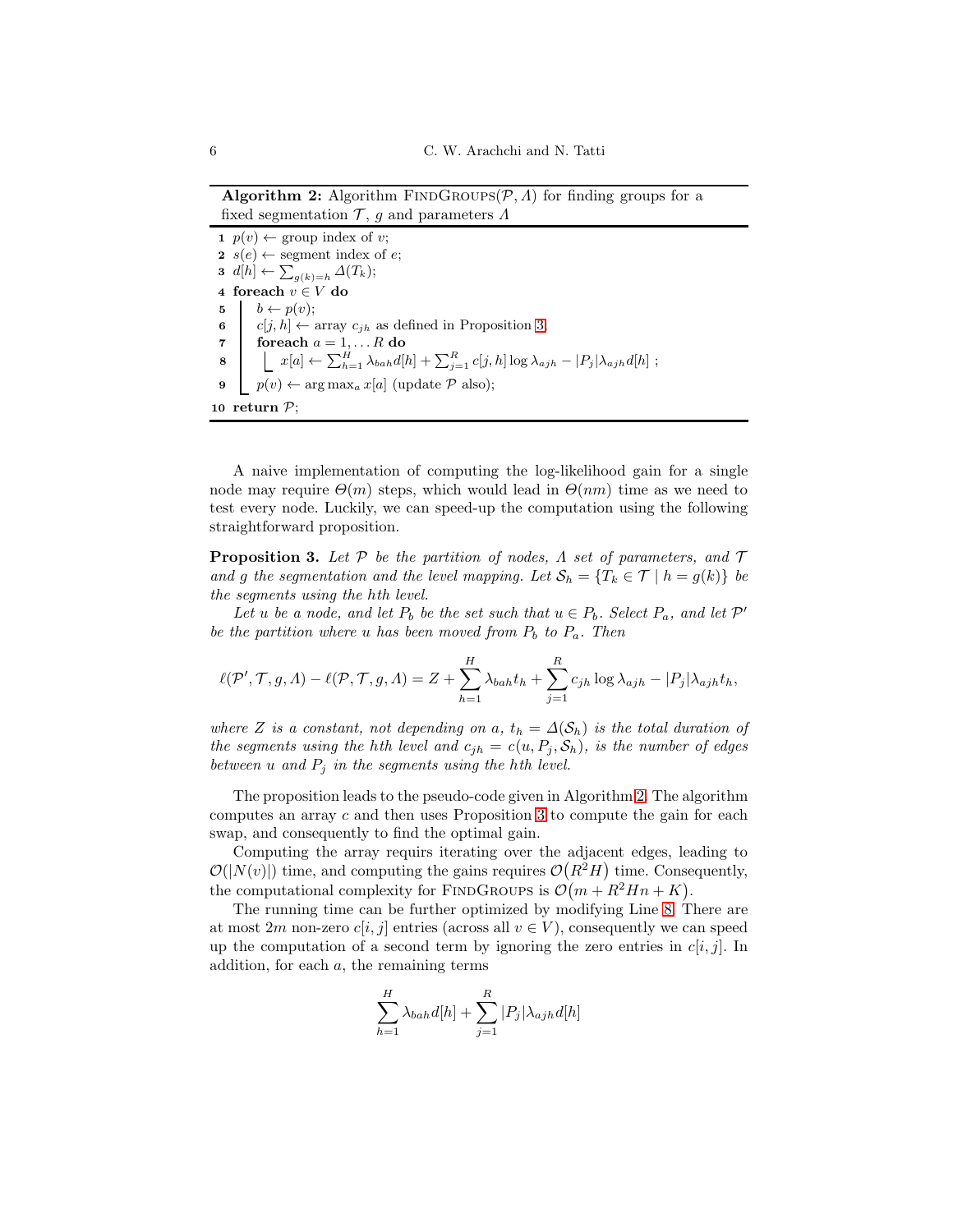can be precomputed in  $\mathcal{O}(RH)$  time and maintained in  $\mathcal{O}(1)$  time. This leads to a running time of  $\mathcal{O}(m + Rn + R^2H + K)$ .

#### 3.3 Updating Poisson process parameters

Our next step is to update  $\Lambda$  while maintaining the rest of the parameters fixed. This refers to UPDATELAMBDA in Algorithm [1.](#page-4-1) Fortunately, this step is straightforward as the optimal parameters are equal to

$$
\lambda_{ijh} = \frac{c(P_i, P_j, \mathcal{S}_h)}{|P_i \times P_j| \Delta(\mathcal{S}_h)},
$$

where  $S_h = \{T_k \in \mathcal{T} \mid h = g(k)\}\$  are the segments using the hth level. Updating the parameters requires  $\mathcal{O}(m + R^2H + K)$  time.

In practice, we would like to avoid having  $\lambda = 0$  as this forbids any edges occurring in the segment, and we may get stuck in a local maximum. We approach this by shifting  $\lambda$  slightly by using

<span id="page-6-0"></span>
$$
\lambda_{ijh} = \frac{c(P_i, P_j, \mathcal{S}_h) + \theta}{|P_i \times P_j| \Delta(\mathcal{S}_h) + \eta},
$$

where  $\theta$  and  $\eta$  are user parameters.

#### 3.4 Finding segmentation

Our final step is to update the segmentation  $\mathcal T$  and the level mapping g, while keeping  $\Lambda$  and  $\mathcal P$  fixed. Luckily, we can solve this subproblem in linear time.

Note that we need to keep  $\Lambda$  fixed, as otherwise the problem is **NP**-hard.

## **Proposition 4.** Finding optimal  $\Lambda$ ,  $\mathcal{T}$  and  $g$  for fixed  $\mathcal{P}$  is **NP**-hard.

On the other hand, if we fix  $\Lambda$ , then we can solve the optimization problem with a dynamic program. To be more specific, assume that the edges in  $E$  are ordered, and write  $o[e, k]$  to be the log-likelihood of k-segmentation covering the edges prior and including e. Given two edges  $s, e \in E$ , let  $y(s, e; h)$  be the loglikelihood of a segment  $(t(s), t(e))$  using the hth level of parameters,  $\lambda_{h}$ . If s occurs after e we set y to be  $-\infty$ . Then the identity

<span id="page-6-1"></span>
$$
o[e,k] = \max_{h} \max_{s} y(s,e;h) + o[s,k-1]
$$

leads to a dynamic program.

Using an off-the-shelf approach by Bellman [\[5\]](#page-13-4) leads to a computational complexity of  $\mathcal{O}(m^2KH)$ , assuming that we can evaluate  $y(s, e; h)$  in constant time.

However, we can speed-up the dynamic program by using a SMAWK algo-rithm [\[2](#page-13-1)]. Given a function  $x(i, j)$ , where  $i, j = 1, \ldots, m$ , SMAWK computes  $z(i) = \arg \max_i x(i, i)$  in  $\mathcal{O}(m)$  time, under two assumptions. The first assumption is that we can evaluate  $x$  in constant time. The second assumption is that x is totally monotone. We say that x is totally monotone, if  $x(i_2, j_1) > x(i_1, j_1)$ , then  $x(i_2, j_2) \geq x(i_1, j_2)$  for any  $i_1 < i_2$  and  $j_1 < j_2$ .

We have the immediate proposition.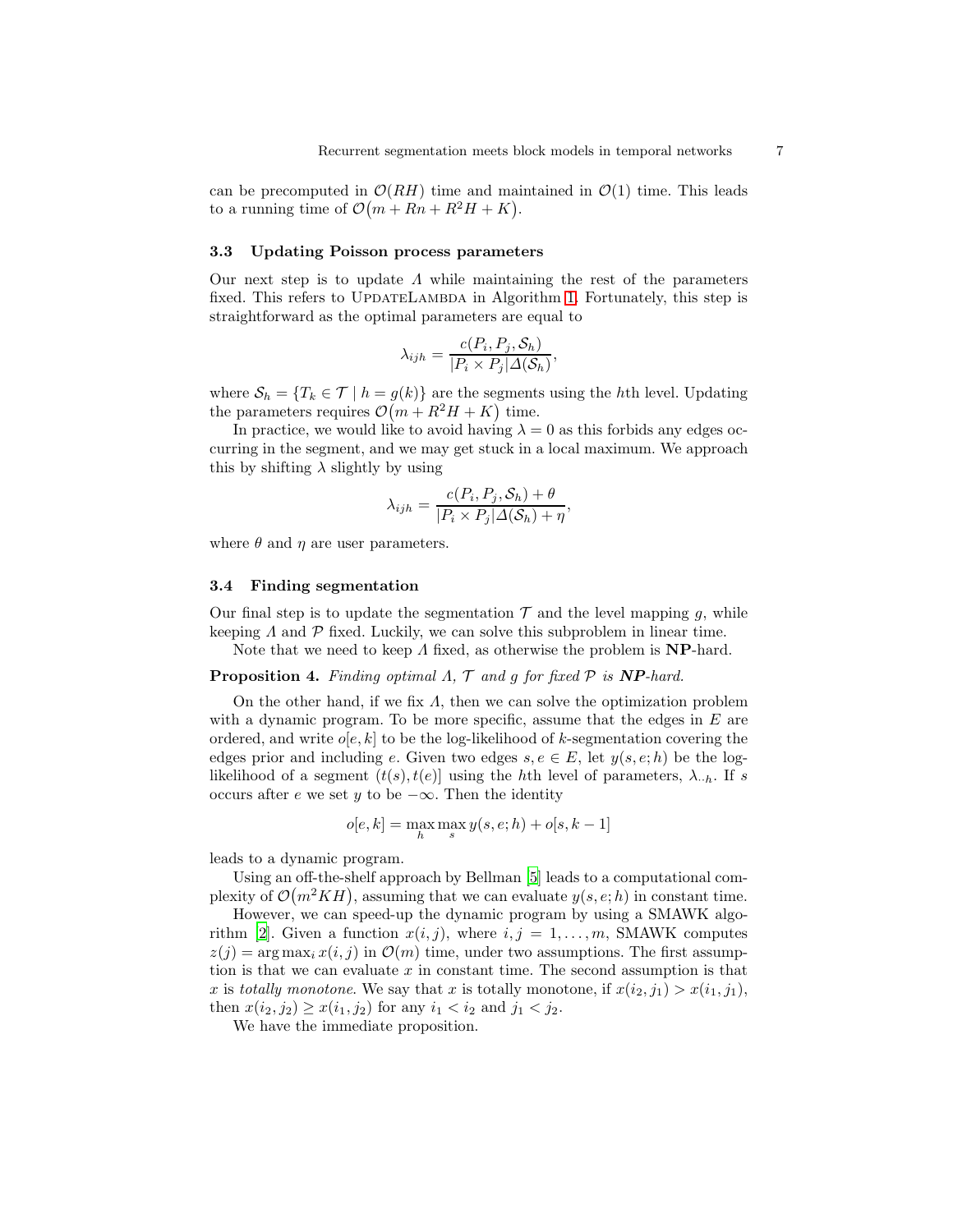**Proposition 5.** Fix h. Then the function  $x(s, e) = y(s, e; h) + o[s, k - 1]$  is totally monotone.

Our last step is to compute  $x$  in constant time. This can be done by first precomputing  $f[e, h]$ , the log-likelihood of a segment starting from the epoch and ending at  $t(e)$  using the hth level. The log-likelihood of a segment is then  $y(s, e; h) = f[e, h] - f[s, h]$ , which we can compute in constant time.

<span id="page-7-1"></span><span id="page-7-0"></span>**Algorithm 3:** Algorithm FINDSEGMENTS( $P$ ,  $\Lambda$ ) for finding optimal segmentation for fixed groups  $P$  and parameters  $\Lambda$ 1  $t_{min} \leftarrow \min \{ t \mid (u, v, t) \in E \};$ 2  $f[e, h] \leftarrow$  log-likelihood of a segment  $[t_{min}, t(e)]$  using parameters  $\lambda_{\cdot h}$ ; 3 foreach  $e \in E$  do  $o[e, 1] \leftarrow \max_h f[e, h]$ ; 4 foreach  $k = 2, \ldots, K$  do 5  $x(s, e; h) \leftarrow o[s, k-1] + f[e, h] - f[s, h];$ 6 foreach  $h = 1, \ldots, H$  do 7  $\vert z[e, h] \leftarrow \arg \max_s x(s, e; h)$  for each  $e \in E$  (use SMAWK); 8  $o[e, k] \leftarrow \max_h x(z[e, h], e; h)$  for each  $e \in E;$ 9  $r[e, k] \leftarrow \arg \max_h x(z[e, h], e; h);$ 10  $q[e, k] \leftarrow z[e, r[e, k]];$ 11 Use r and q to recover the optimal segmentation  $(T_1, \ldots, T_K)$  and the level mapping  $g$ ; 12 return  $(T_1, \ldots, T_K)$ , g;

The pseudo-code for finding the segmentation is given in Algorithm [3.](#page-7-0) A more detailed version of the pseudo-code is given in Appendix. Here, we first precompute  $f[e, h]$ . We then solve segmentation with a dynamic program by maintaining 3 arrays:  $o[e, k]$  is the log-likelihood of k-segmentation covering the edges up to e,  $q[e, k]$  is the starting point of the last segment responsible for  $o[e, k]$ , and  $r[e, k]$  is the level of the last segment responsible for  $o[e, k]$ .

In the inner loop we use SMAWK to find optimal starting points. Note that we have to do this for each  $h$ , and only then select the optimal  $h$  for each segment. Note that we do define  $x$  on Line [5](#page-7-1) but we do not compute its values. Instead this function is given to SMAWK and is evaluated in a lazy fashion.

Once we have constructed the arrays, we can recursively recover the optimal segmentation and the level mapping from  $q$  and  $r$ , respectively.

FINDSEGMENTS runs in  $\mathcal{O}(mKH + HR^2)$  time since we need to call SMAWK  $\mathcal{O}(HK)$  times.

We were able to use SMAWK because the optimization criterion turned out to be totally monotone. This was possibly only because we fixed Λ. The notion of using SMAWK to speed up a dynamic program with totally monotone scores was proposed by Galil and Park [\[9](#page-14-1)]. Fleischer et al. [\[7\]](#page-13-5), Hassin and Tamir [\[14\]](#page-14-2) used this approach to solve dynamic program segmenting monotonic one-dimensional sequences with  $L_1$  cost.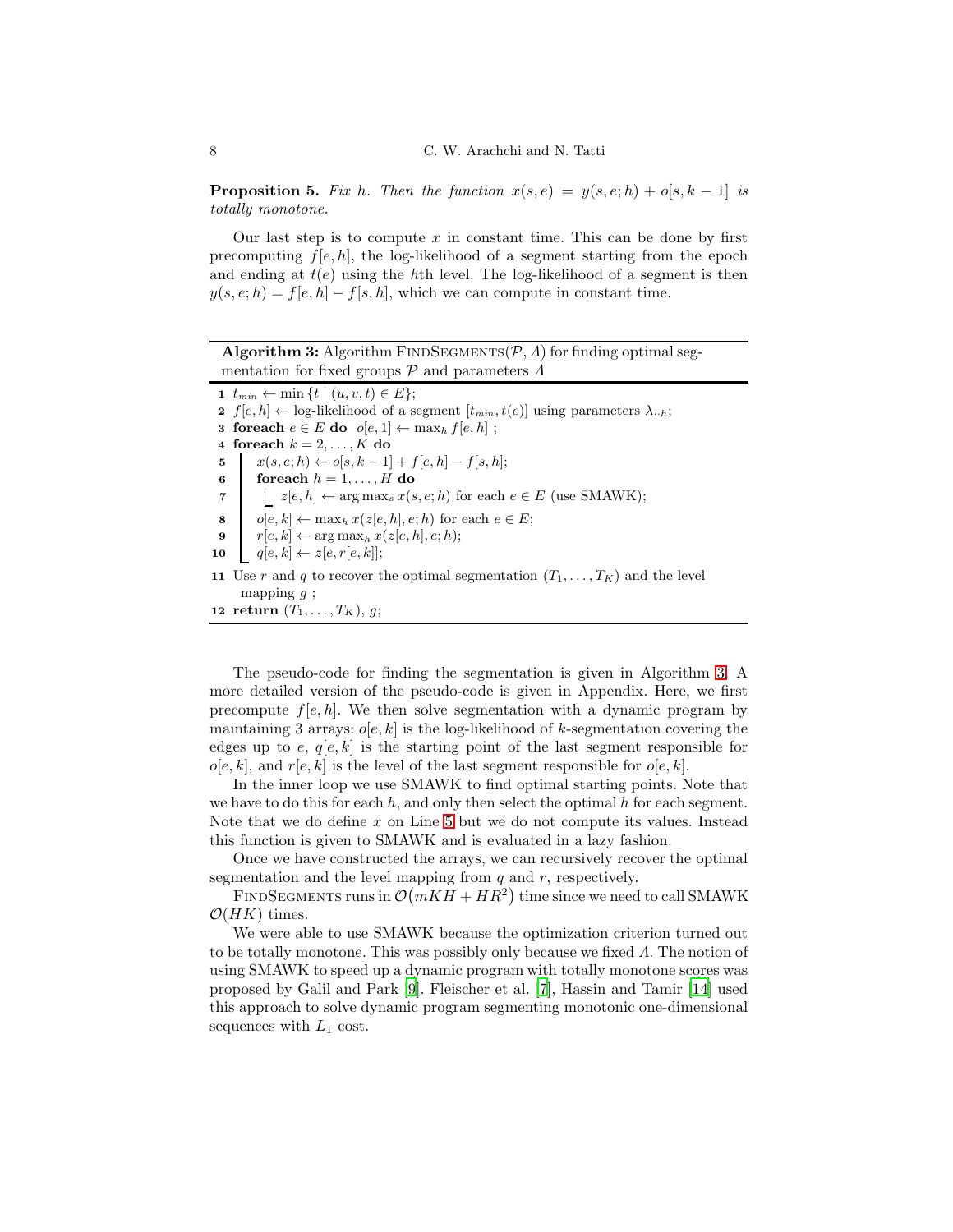We fixed Λ because Proposition [4](#page-6-0) states that the optimization problem for  $H < K$  cannot be solved in polynomial time if we optimize  $\mathcal{T}, g$ , and  $\Lambda$  at the same time. Proposition [4](#page-6-0) is the main reason why we cannot use directly the ideas proposed by Corneli et al. [\[6\]](#page-13-0) as the authors use the dynamic program to find  $\mathcal T$ and  $\Lambda$  at the same time.

However, if  $K = H$ , then the problem is solvable with a dynamic program but requires  $\mathcal{O}(Km^2R^2)$  time. However, if we consider the optimization problem as a minimization problem and shift the cost with a constant so that it is always positive, then using algorithms by Guha et al. [\[11](#page-14-3)], Tatti [\[25](#page-14-4)] we can obtain  $(1 + \epsilon)$ -approximationn with  $\mathcal{O}(K^3 \log K \log m + K^3 \epsilon^{-2} \log m)$  number of cost evaluations. Finding the optimal parameters and computing the cost of a single segment can be done in  $\mathcal{O}(R^2)$  time with  $\mathcal{O}(R^2 + m)$  time for precomputing. This leads to a total time of  $\mathcal{O}(R^2(K^3 \log K \log m + K^3 \epsilon^{-2} \log m) + m)$  for the special case of  $K = H$ .

### <span id="page-8-0"></span>4 Related work

The closest related work is the paper by Corneli et al. [\[6\]](#page-13-0) which can be viewed as a special case of our approach by requiring  $K = H$ , in other words, while the Poisson process may depend on time we do not take into account any recurrent behaviour. Having  $K = H$  simplifies the optimization problem somewhat. While the general problem still remains difficult, we can now solve the segmentation  $\mathcal T$  and the parameters  $\Lambda$  simultaneously using a dynamic program as was done by Corneli et al. [\[6](#page-13-0)]. In our problem we are forced to fix Λ while solving the segmentation problem. Interestingly enough, this gives us an advantage in computational time: we only need  $\mathcal{O}(K H m + H R^2)$  time to find the optimal segmentation while the optimizing  $\mathcal{T}$  and  $\Lambda$  simultaneously requires  $\mathcal{O}(R^2 Km^2)$ time. On the other hand, by fixing  $\Lambda$  we may have a higher chance of getting stuck in a local maximum.

The other closely related work is by Gionis and Mannila [\[10\]](#page-14-0), where the authors propose a segmentation with shared centroids. Here, the input is a sequence of real valued vectors and the segmentation cost is either  $L_2$  or  $L_1$  distance. Note that there is no notion of groups  $P$ , the authors are only interested in finding a segmentation with recurrent sources. The authors propose several approximation algorithms as well as an iterative method. The approximation algorithms rely specifically on the underlying cost, in this case  $L_1$  or  $L_2$  distance, and cannot be used in our case. Interestingly enough, the proposed iterative method did not use SMAWK optimization, so it is possible to use the optimization described in Section [3](#page-4-0) to speed up the iterative method proposed by Gionis and Mannila [\[10](#page-14-0)].

In this paper, we used stochastic block model (see [\[3](#page-13-6), [16](#page-14-5)], for example) as a starting point and extend it to temporal networks with recurrent sources. Several past works have extended stochastic block models to temporal networks: Matias and Miele [\[20\]](#page-14-6), Yang et al. [\[28\]](#page-14-7) proposed an approach where the nodes can change block memberships over time. In a similar fashion, Xu and Hero [\[26\]](#page-14-8) proposed a model where the adjacency matrix snapshots are generated with a logistic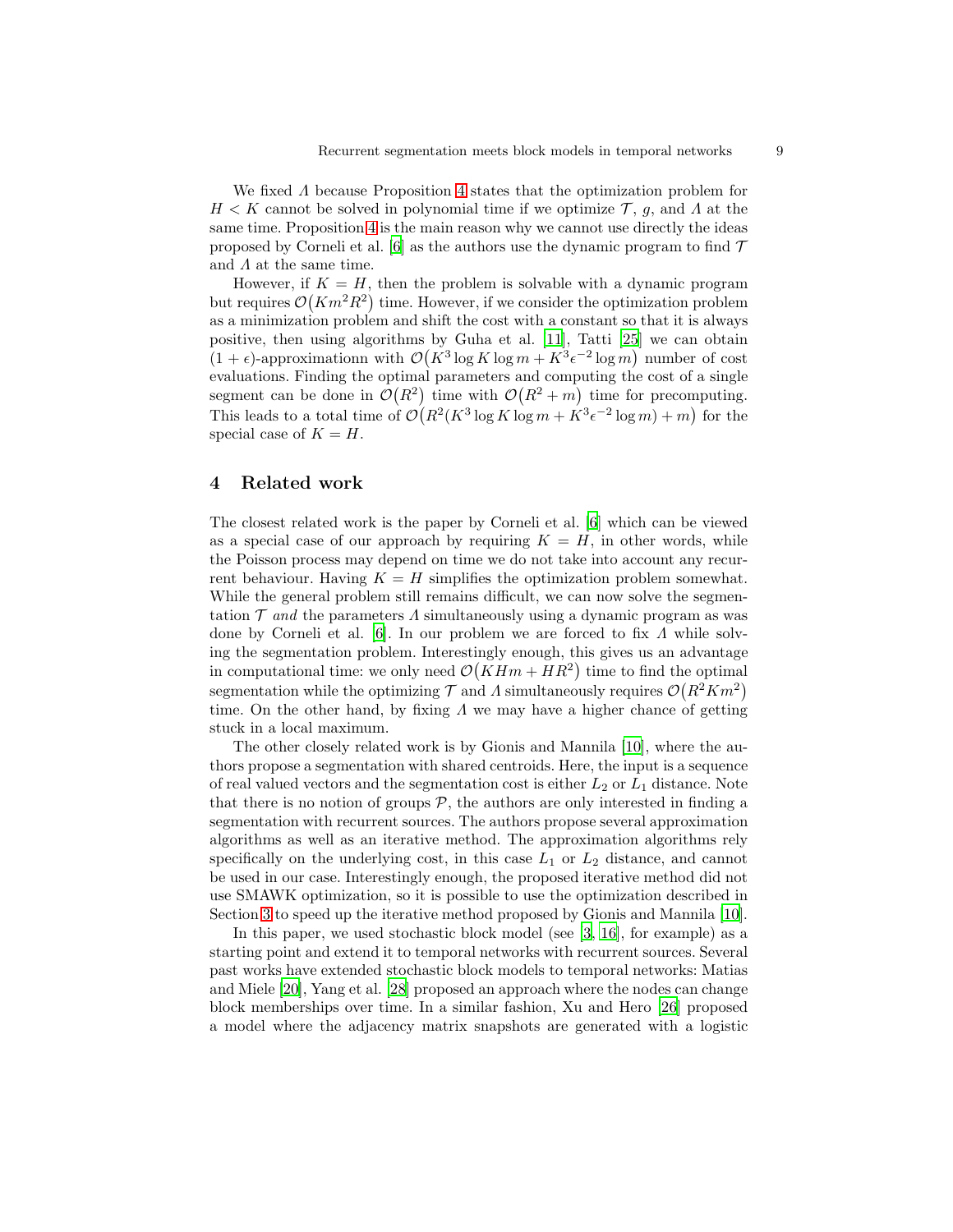function whose latent parameters evolve over time. The main difference with our approach is that in these models the group memberships of nodes are changing while in our case we keep the memberships constant and update the probablties of the nodes. Moreover, these methods are based on graph snapshots while we work with temporal edges. In another related work, Matias et al. [\[21](#page-14-9)] modelled interactions using Poisson processes conditioned by stochastic block model. Their approach was to estimate the intensities non-parametrically through histograms or kernels while we model intensities with recurring segments. For a survey on stochastic block models, including extensions to temporal settngs, we refer the reader to a survey by Lee and Wilkinson [\[18\]](#page-14-10).

Stochastic block models group similar nodes together; here similarity means that nodes in the same group have the similar probabilities connecting to nodes from other group. A similar notion but a different optimization criterion was proposed by Arockiasamy et al. [\[4\]](#page-13-7). Moreover, Henderson et al. [\[15\]](#page-14-11) proposed a method where nodes with similar neighborhoods are discovered.

In this paper we modelled the recurrency by forcing the segments to share their parameters. An alternative approach to discover recurrency is to look explictly for recurrent patterns [\[8,](#page-14-12) [12,](#page-14-13) [13](#page-14-14), [19,](#page-14-15) [22,](#page-14-16) [27\]](#page-14-17). We should point out that these works are not design to work with graphs; instead they work with event sequences. We leave adapting this methodology for temporal networks as an interesting future line of work.

Using segmentation to find evolving structures in networks have been proposed in the past: Kostakis et al. [\[17\]](#page-14-18) introduced a method where a temporal network is segmented into k segments with  $h < k$  summaries. A summary is a graph, and the cost of an individual segment is the difference between the summary and the snapshots in the segment. Moreover, Rozenshtein et al. [\[24\]](#page-14-19) proposed discovering dense subgraphs in individual segments.

### <span id="page-9-0"></span>5 Experimental evaluation

The goal in this section is to evaluate experimentally our algorithm. Towards that end, we first test how well the algorithm discovers the ground truth using synthetic datasets. Next we study the performance of the algorithm on realworld temporal datasets in terms of running time and likelihood. We compare our results to the following baselines: the running times are compared to a naive implementation where we do not utilize SMAWK algorithm, and the likelihoods are compared to the likelihoods of the  $(R, K)$  model.

We implemented the algorithm in Python<sup>[3](#page-9-1)</sup> and performed the experiments using a 2.4GHz Intel Core i5 processor and 16GB RAM.

Synthetic datasets: To test our algorithm, we generated 5 temporal networks with known groups and known parameters  $\Lambda$  which we use as a ground truth. To generate data, we first chose a set of nodes  $V$ , number of groups  $R$ , number

<span id="page-9-1"></span> $^3$ The source code is available at  $\texttt{https://version.helsinki.fi/chamwick/recurrent-segmentation-sm.get}$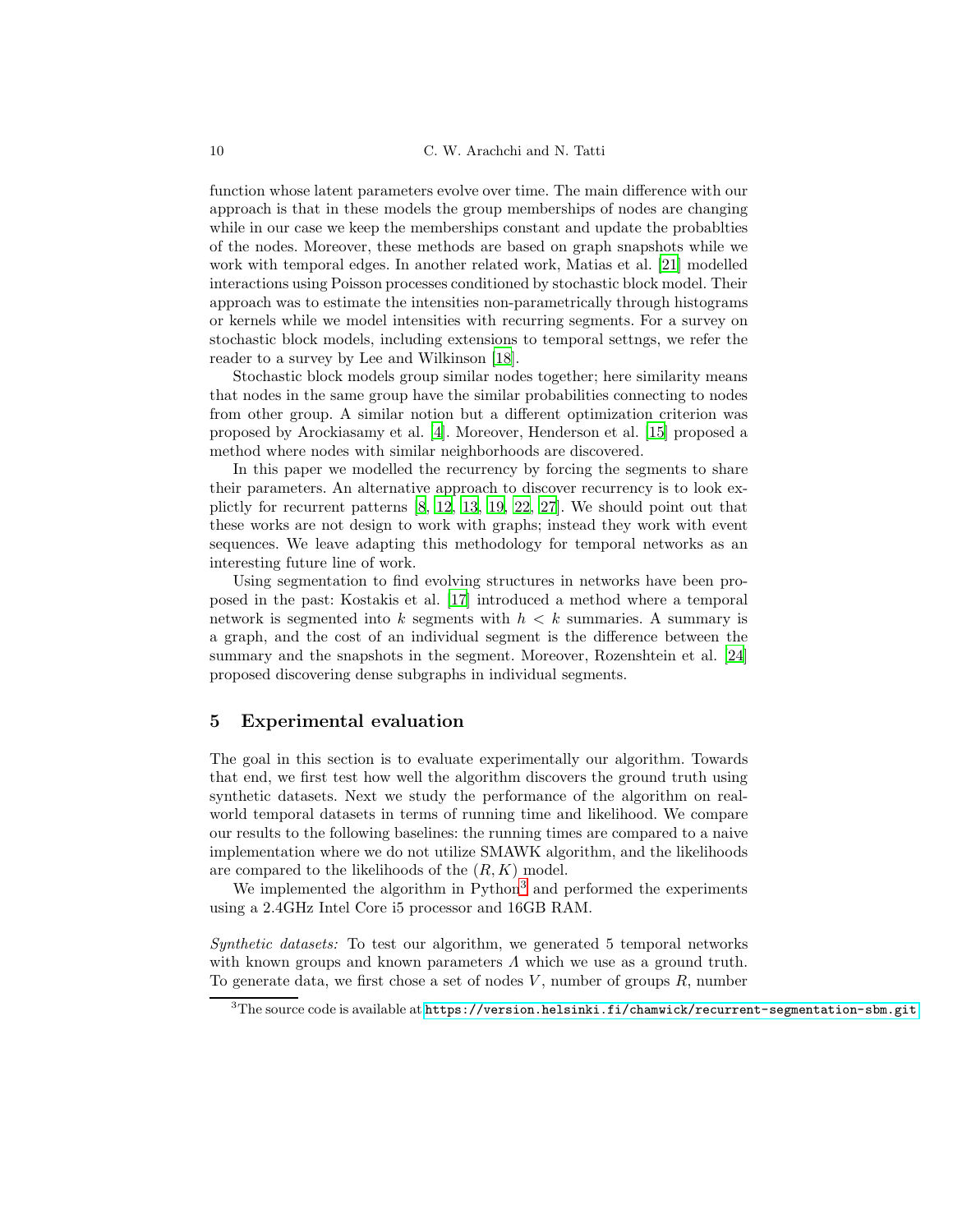<span id="page-10-0"></span>Table 1: Dataset characteristics and results from the experiments. Here,  $n$  is the number of nodes,  $m$  is the number of edges,  $R$  is the number of groups,  $K$ is the number of segments,  $H$  is the number of levels,  $LL_1$  is the normalized log-likelihood for the ground truth,  $G$  is the Rand index,  $LL_2$  is the discovered normalized log-likelihood, I is the number of iterations, and  $CT$  is the computational time in seconds.

| Dataset      | $\boldsymbol{n}$ | m       | R              | K              | Н              | $LL_1$ | G | $LL_2$ | Ι              | CT     |
|--------------|------------------|---------|----------------|----------------|----------------|--------|---|--------|----------------|--------|
| Synthetic-1  | 50               | 76332   | $\overline{2}$ | $\overline{2}$ | $\overline{2}$ | 0.95   | 1 | 0.94   | $\overline{2}$ | 2.81s  |
| Synthetic-2  | 30               | 95889   | 3              | 3              | 3              | 0.94   | 1 | 0.94   | 3              | 5.36s  |
| Synthetic-3  | 20               | 65056   | 3              | 3              | 3              | 0.97   | 1 | 0.97   | 3              | 3.91s  |
| Synthetic-4  | 60               | 537501  | 3              | 4              | 3              | 0.94   | 1 | 0.93   | 3              | 23.13s |
| Synthetic-5  | 10               | 33475   | $\overline{2}$ | 10             | 5              | 0.91   | 1 | 0.91   | $\overline{4}$ | 10.27s |
| $Email-Eu-1$ | 309              | 61046   | 3              | 10             | 7              |        |   | 0.89   | 12             | 188s   |
| $Email-Eu-2$ | 162              | 46772   | $\overline{4}$ | 8              | 7              |        |   | 0.87   | 9              | 177s   |
| MathOverflow | 21688            | 107581  | $\overline{2}$ | 3              | $\overline{2}$ |        |   | 0.91   | 20             | 263s   |
| CollegeMsg   | 1899             | 59835   | 3              | 8              | 5              |        |   | 0.87   | 19             | 662s   |
| <b>MOOC</b>  | 7047             | 411749  | $\overline{2}$ | 3              | $\overline{2}$ |        |   | 0.81   | 6              | 208s   |
| Bitcoin      | 3783             | 24 18 6 | 3              | 10             | 10             |        |   | 0.91   | 7              | 115s   |
| Santander    | 735              | 33 1 16 | 3              | 7              | 5              |        |   | 0.94   | 20             | 60s    |

of segments  $K$ , and number of levels  $H$ . Next we assumed that each node has an equal probability of being chosen for any group. Based on this assumption, the group memberships were selected at random.

We then randomly generated  $\Lambda$  from a uniform distribution. More specifically, we generated  $H$  distinct values for each pair of groups and map them to each segment. Note that, we need to ensure that each distinct level is assigned to at least one segment. To guarantee this, we first deterministically assigned the set of H levels to first H segments and the remaining  $(K-H)$  segments are mapped by randomly selecting  $(K - H)$  elements from H level set.

Given the group memberships and their related  $\Lambda$ , we then generated a sequence of timestamps with a Poisson process for each pair of nodes. The sizes of all synthetic datasets are given in Table [1.](#page-10-0)

Real-world datasets: We used 7 publicly available temporal datasets. Email-Eu-1 and Email-Eu-2 are collaboration networks between researchers in a European research institution.<sup>[4](#page-10-1)</sup> Math Overflow contains user interactions in Math Overflow web site while answering to the questions.<sup>[4](#page-10-1)</sup> CollegeMsg is an online message network at the University of California, Irvine.<sup>[4](#page-10-1)</sup> MOOC contains actions by users of a popular MOOC platform.<sup>[4](#page-10-1)</sup> Bitcoin contains member rating interactions in a bitcoin trading platform.<sup>[4](#page-10-1)</sup> Santander contains station-to-station links that occurred on Sep 9, 2015 from the Santander bikes hires in London.[5](#page-10-2) The sizes of these networks are given in Table [1.](#page-10-0)

 $^4$ <http://snap.stanford.edu>

<span id="page-10-2"></span><span id="page-10-1"></span> $5$ https:// $cycling.data.tf1.gov.uk$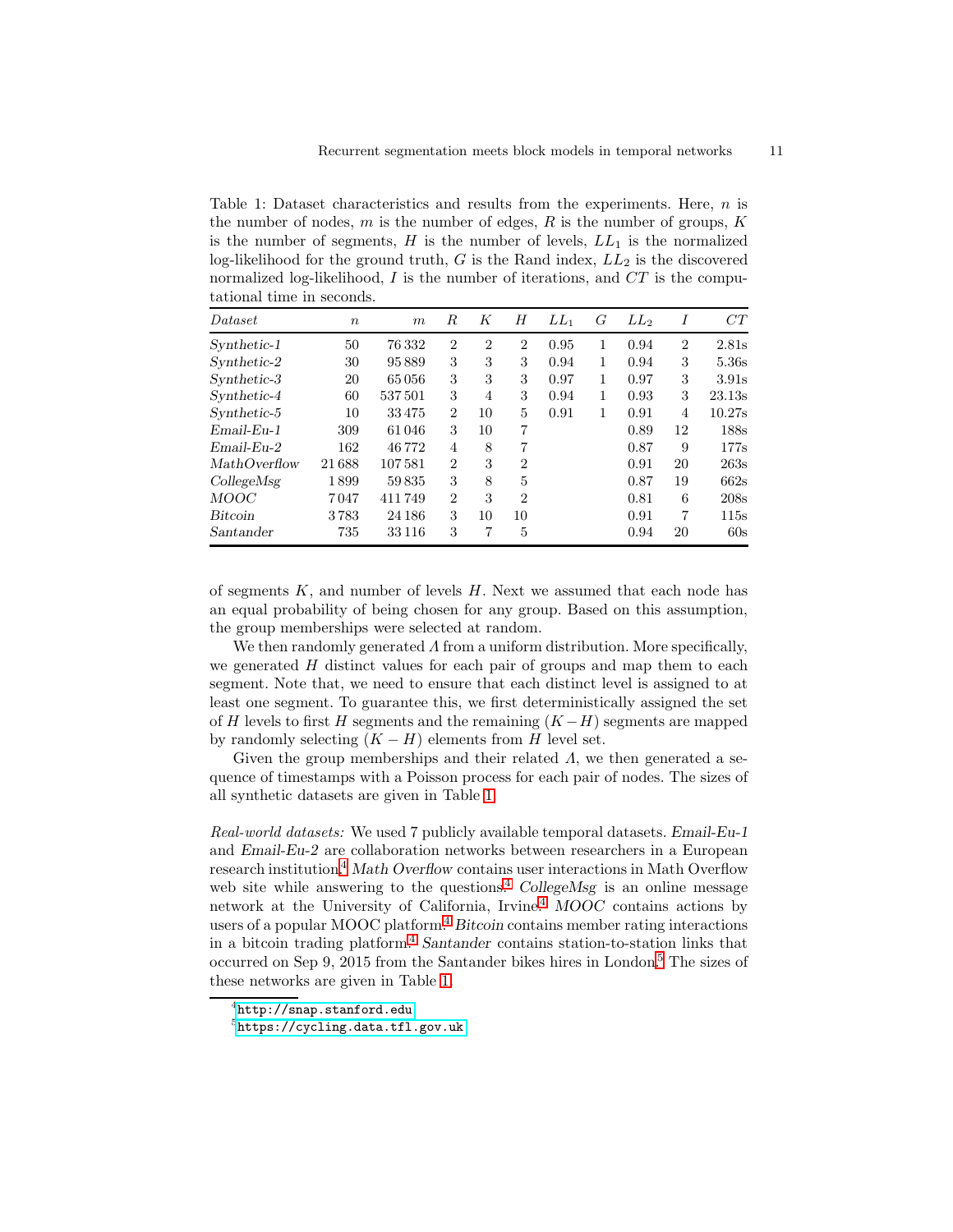<span id="page-11-1"></span>

Fig. 1: Discovered parameters  $\lambda_{11}(t)$ ,  $\lambda_{12}(t)$  for the Synthetic-4 dataset. Parameter  $\lambda_{12}(t)$  implies the Poisson process parameter between group 1 and group 2 as a function of time.

Results for synthetic datasets: To evaluate the accuracy of our algorithm, we compare the set of discovered groups and their intensity functions with the ground truth groups and intensity functions. Our algorithm found exact groups of nodes: in Table [1](#page-10-0) we can see that Rand index  $6$  (column G) is equal to 1.

Next we compare the log-likelihood values from true models against the loglikelihoods of discovered models. To evaluate the log-likelihoods, we normalize the log-likelihood, that is we computed  $\ell(\mathcal{P}, \mathcal{T}, g, \Lambda) / \ell(\mathcal{P}', \mathcal{T}', g', \Lambda')$ , where  $\mathcal{P}', \mathcal{T}', g', \Lambda'$  is a model with a single group and a single segment. Since all our log-likelihood values were negative, the normalized log-likelihood values were between 0 and 1, and *smaller* values are better.

As demonstrated in column  $LL_1$  and column  $LL_2$  of Table [1,](#page-10-0) we obtained similar normalized log-likelihood values when compared to the normalized loglikelihood of the ground truth. The obtained normalized log-likelihood values were all slightly better than the log-likelihoods of the generated models, that is, our solution is as good as the ground truth.

An example of the discovered parameters,  $\lambda_{11}$  and  $\lambda_{12}$ , for Synthetic-4 dataset are shown in Figure [1.](#page-11-1) The discovered parameters matched closely to the generated parameters with the biggest absolute difference being 0.002 for Synthetic-4. The figures for other values and other synthetic datasets are similar.

Computational time: Next we consider the computational time of our algorithm. We varied the parameters  $R, K$ , and  $H$  for each dataset. The model parameters and computational times are given in Table [1.](#page-10-0) From the last column  $CT$ , we see that the running times are reasonable despite using inefficient Python libraries: for example we were able to compute the model for MOOC dataset, with over 400 000 edges, under four minutes. This implies that the algorithm scales well for large networks. This is further supported by a low number of iterations, column I in Table [1.](#page-10-0)

Next we study the computational time as a function of  $m$ , number of edges.

<span id="page-11-0"></span> ${}^{6}$ The Rand index is used to measure the similarity between two groups Rand [\[23](#page-14-20)]. The Rand index ranges between 0 and 1, and when the group partitions agree perfectly, the Rand index is 1. For a complete disagreement, the Rand index is 0.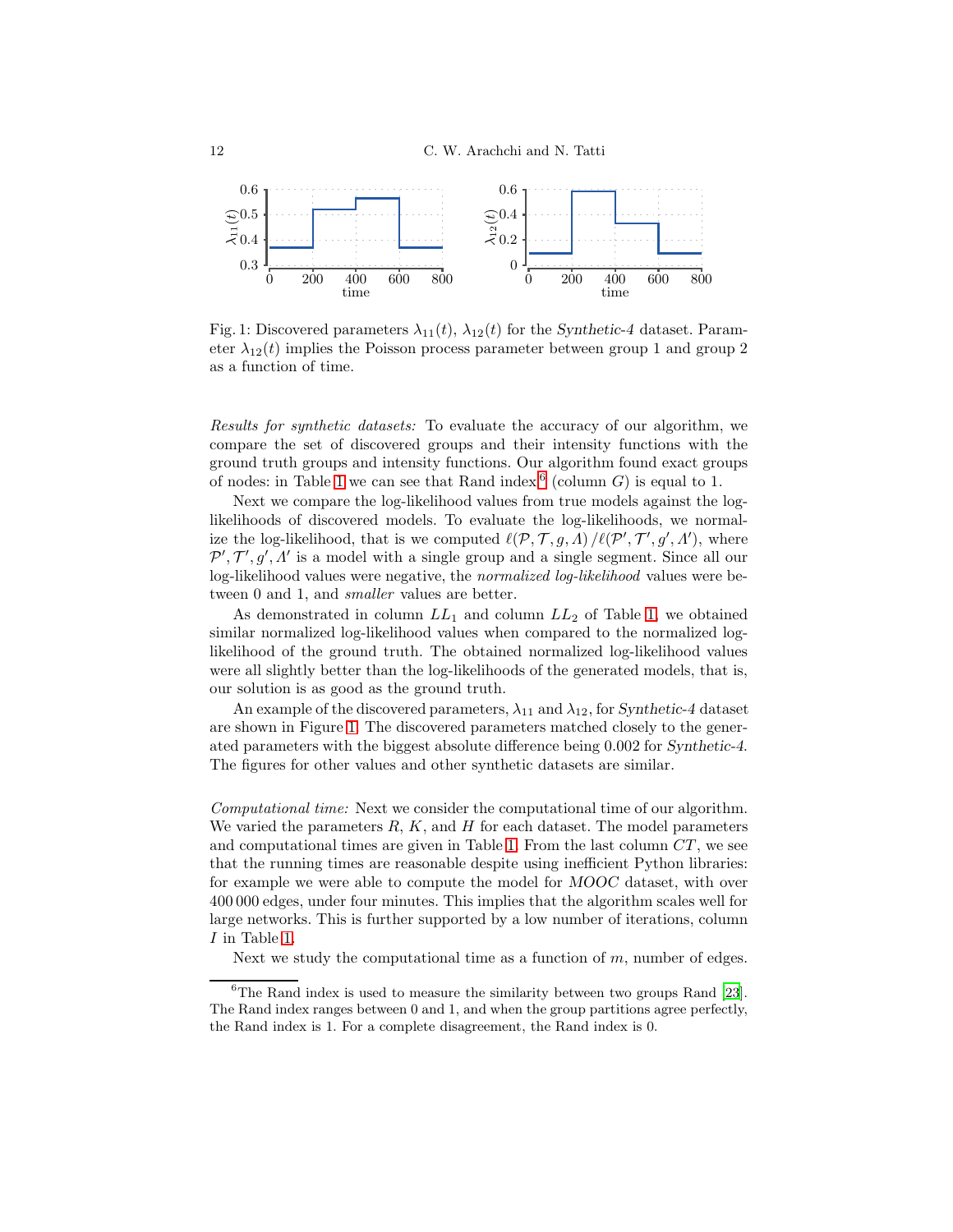<span id="page-12-0"></span>

Fig. 2: Computational time as a function of number of temporal edges  $(|E|)$  for Synthetic-large  $(a, c)$  and Santander-large  $(b, d)$ . This experiment was done with  $R = 3$ ,  $K = 5$ , and  $H = 3$  using SMAWK algorithm (a–b) and naive dynamic programming  $(c-d)$ . The times are in seconds in  $(a-c)$  and in hours in  $(d)$ .

<span id="page-12-1"></span>

Fig. 3: Normalized log-likelihood as a function of number of levels  $(H)$  for the Santander dataset (top-left), bitcoin dataset (top-right), Synthetic-5 dataset (bottom-left), and Email-Eu-1 dataset (bottom-right). This experiment is done for  $R = 2$ ,  $K = 20$ , and  $H = 1, \ldots, 20$ .

We first prepared 4 datasets with different number of edges from a real-world dataset; Santander-large. To vary the number of edges, we uniformly sampled edges without replacement. We sampled like a .4, .6, .8, and 1 fraction of edges.

Next we created 4 different Synthetic-large dataset with 30 nodes, 3 segments with unique  $\lambda$  values but with different number of edges. To do that, we gradually increase the number of Poisson samples we generated for each segment.

From the results in Figure [2](#page-12-0) we see that generally computational time increases as  $|E|$  increases. For instance, a set of 17072 edges accounts for 18.46s whereas a set of 34 143 edges accounts for 36.36s w.r.t Santander-large. Thus a linear trend w.r.t  $|E|$  is evident via this experiment.

To emphasize the importance of SMAWK, we replaced it with a stock solver of the dynamic program, and repeat the experiment. We observe in Figure [2](#page-12-0) that computational time has increased drastically when stock dynamic program algorithm is used. For example, a set of 34 143 edges required 3.7h for Santanderlarge dataset but only 36.36s when SMAWK is used.

Likelihood vs number of levels: Our next experiment is to study how normalized log-likelihood behaves upon the choices of H. We conducted this experiment for  $K = 20$  and vary the number of levels  $(H)$  from  $H = 1$  to  $H = 20$ . The results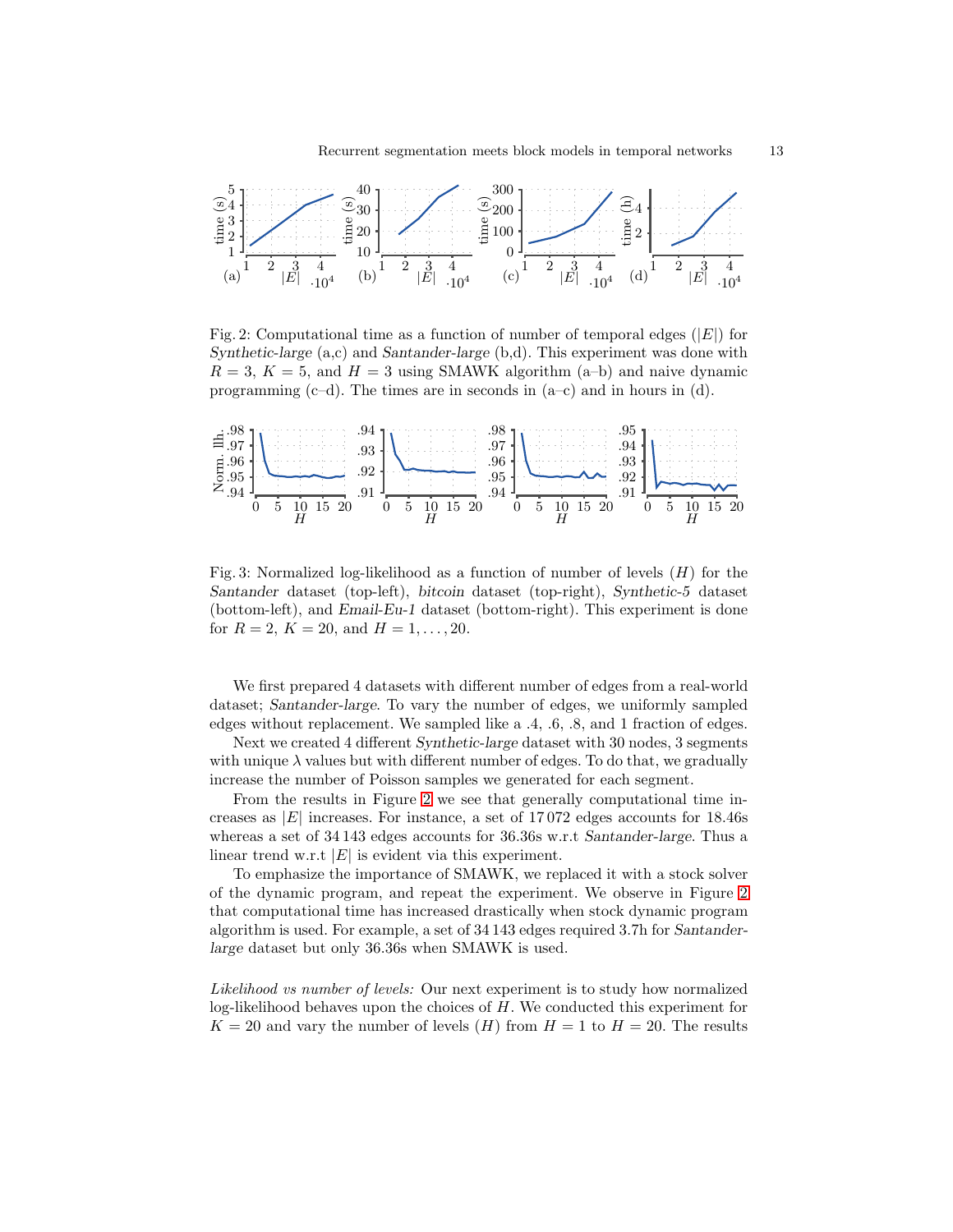for the Santander, Bitcoin, Synthetic-5, and Email-Eu-1 dataset are shown in Figure [3.](#page-12-1) From the results we see that generally normalized log-likelihood decreases as  $H$  increases. That is due to the fact that higher the  $H$  levels, there exists a higher degree of freedom in terms of optimizing the likelihood. Note that if  $H = K$ , then our model corresponds to the model studied by Corneli et al. [\[6\]](#page-13-0). Interestingly enough, the log-likelihood values plateau for values of  $H \ll K$ suggesting that existence of recurring segments in the displayed datasets.

# <span id="page-13-2"></span>6 Concluding remarks

In this paper we introduced a problem of finding recurrent sources in temporal network: we introduced stochastic block model with recurrent segments.

To find good solutions we introduced an iterative algorithm by considering 3 subproblems, where we optimize blocks, model parameters, and segmentation in turn while keeping the remaining structures fixed. We demonstrate how each subproblem can be optimized in  $\mathcal{O}(m)$  time. Here, the key step is to use SMAWK algorithm for solving the segmentation. This leads to a computational complexity of  $\mathcal{O}(K H m + R n + R^2 H)$  for a single iteration. We show experimentally that the number of iterations is low, and that the algorithm can find the ground truth using synthetic datasets.

The paper introduces several interesting directions: Gionis and Mannila [\[10\]](#page-14-0) considered several approximation algorithms but they cannot be applied directly for our problem because our optimization function is different. Adopting these algorithms in order to obtain an approximation guarantee is an interesting challenge. We used a simple heuristic to optimize the groups. We chose this approach due to its computational complexity. Experimenting with more sophisticated but slower methods for discovering block models, such as methods discussed in [\[1](#page-13-3)], provides a fruitful line of future work.

### References

- <span id="page-13-3"></span>1. Abbe, E.: Community detection and stochastic block models: recent developments. JMLR 18(1), 6446–6531 (2017)
- <span id="page-13-1"></span>2. Aggarwal, A., Klawe, M., Moran, S., Shor, P., Wilber, R.: Geometric applications of a matrix-searching algorithm. Algorithmica 2(1-4), 195–208 (1987)
- <span id="page-13-6"></span>3. Anderson, C.J., Wasserman, S., Faust, K.: Building stochastic blockmodels. Social Networks 14(1), 137–161 (1992)
- <span id="page-13-7"></span>4. Arockiasamy, A., Gionis, A., Tatti, N.: A combinatorial approach to role discovery. In: ICDM, pp. 787–792 (2016)
- <span id="page-13-4"></span>5. Bellman, R.: On the approximation of curves by line segments using dynamic programming. Communications of the ACM 4(6), 284–284 (1961)
- <span id="page-13-0"></span>6. Corneli, M., Latouche, P., Rossi, F.: Multiple change points detection and clustering in dynamic networks. Stat. Comput.  $28(5)$ ,  $989-1007$  (2018)
- <span id="page-13-5"></span>7. Fleischer, R., Golin, M.J., Zhang, Y.: Online maintenance of k-medians and k-covers on a line. Algorithmica  $45(4)$ , 549–567 (2006)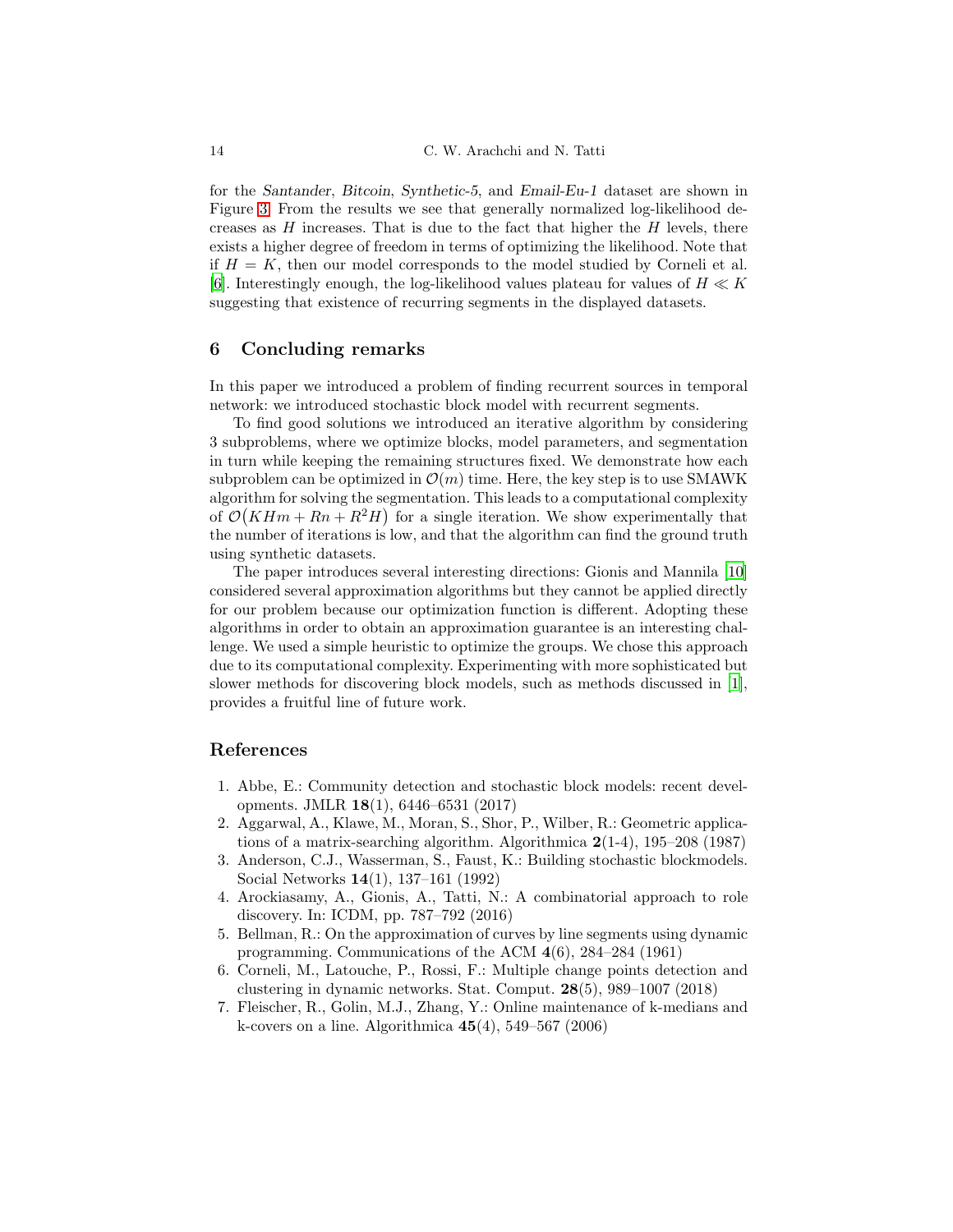- <span id="page-14-12"></span>8. Galbrun, E., Cellier, P., Tatti, N., Termier, A., Crémilleux, B.: Mining periodic patterns with a MDL criterion. In: ECML PKDD, pp. 535–551 (2019)
- <span id="page-14-1"></span>9. Galil, Z., Park, K.: A linear-time algorithm for concave one-dimensional dynamic programming. IPL 33(6), 309–311 (1990)
- <span id="page-14-0"></span>10. Gionis, A., Mannila, H.: Finding recurrent sources in sequences. In: RE-COMB, pp. 123–130 (2003)
- <span id="page-14-3"></span>11. Guha, S., Koudas, N., Shim, K.: Approximation and streaming algorithms for histogram construction problems. TODS  $31(1)$ ,  $396-438(2006)$
- <span id="page-14-13"></span>12. Han, J., Dong, G., Yin, Y.: Efficient mining of partial periodic patterns in time series database. In: ICDE, pp. 106–115 (1999)
- <span id="page-14-14"></span>13. Han, J., Gong, W., Yin, Y.: Mining segment-wise periodic patterns in timerelated databases. In: KDD (1998)
- <span id="page-14-2"></span>14. Hassin, R., Tamir, A.: Improved complexity bounds for location problems on the real line. Operations Research Letters 10(7), 395–402 (1991)
- <span id="page-14-11"></span>15. Henderson, K., Gallagher, B., Eliassi-Rad, T., Tong, H., Basu, S., Akoglu, L., Koutra, D., Faloutsos, C., Li, L.: RolX: Structural role extraction & mining in large graphs. In: KDD, p. 1231–1239 (2012)
- <span id="page-14-5"></span>16. Holland, P.W., Laskey, K.B., Leinhardt, S.: Stochastic blockmodels: First steps. Social Networks 5(2), 109–137 (1983)
- <span id="page-14-18"></span>17. Kostakis, O., Tatti, N., Gionis, A.: Discovering recurring activity in temporal networks. DMKD  $31(6)$ , 1840–1871 (2017)
- <span id="page-14-10"></span>18. Lee, C., Wilkinson, D.J.: A review of stochastic block models and extensions for graph clustering. Applied Network Science 4(122) (2019)
- <span id="page-14-15"></span>19. Ma, S., Hellerstein, J.: Mining partially periodic event patterns with unknown periods. In: ICDE, pp. 205–214 (2001)
- <span id="page-14-6"></span>20. Matias, C., Miele, V.: Statistical clustering of temporal networks through a dynamic stochastic block model. Journal of the Royal Statistical Society: Series B (Statistical Methodology) 79(4), 1119–1141 (2017)
- <span id="page-14-9"></span>21. Matias, C., Rebafka, T., Villers, F.: Estimation and clustering in a semiparametric poisson process stochastic block model for longitudinal networks. Biometrika 105(3) (2018)
- <span id="page-14-16"></span>22. Ozden, B., Ramaswamy, S., Silberschatz, A.: Cyclic association rules. In: ICDE, pp. 412–421 (1998)
- <span id="page-14-20"></span>23. Rand, W.M.: Objective criteria for the evaluation of clustering methods. Journal of the American Statistical Association 66(336), 846–850 (1971)
- <span id="page-14-19"></span>24. Rozenshtein, P., Bonchi, F., Gionis, A., Sozio, M., Tatti, N.: Finding events in temporal networks: segmentation meets densest subgraph discovery. KAIS 62(4), 1611–1639 (2020)
- <span id="page-14-4"></span>25. Tatti, N.: Strongly polynomial efficient approximation scheme for segmentation. Information Processing Letters 142, 1–8 (2019)
- <span id="page-14-8"></span>26. Xu, K.S., Hero, A.O.: Dynamic stochastic blockmodels for time-evolving social networks. JSTSP 8(4), 552–562 (2014)
- <span id="page-14-17"></span>27. Yang, J., Wang, W., Yu, P.: Mining asynchronous periodic patterns in time series data. TKDE 15(3), 613–628 (2003)
- <span id="page-14-7"></span>28. Yang, T., Chi, Y., Zhu, S., Gong, Y., Jin, R.: Detecting communities and their evolutions in dynamic social networks—a bayesian approach. Machine Learning 82, 157–189 (2011)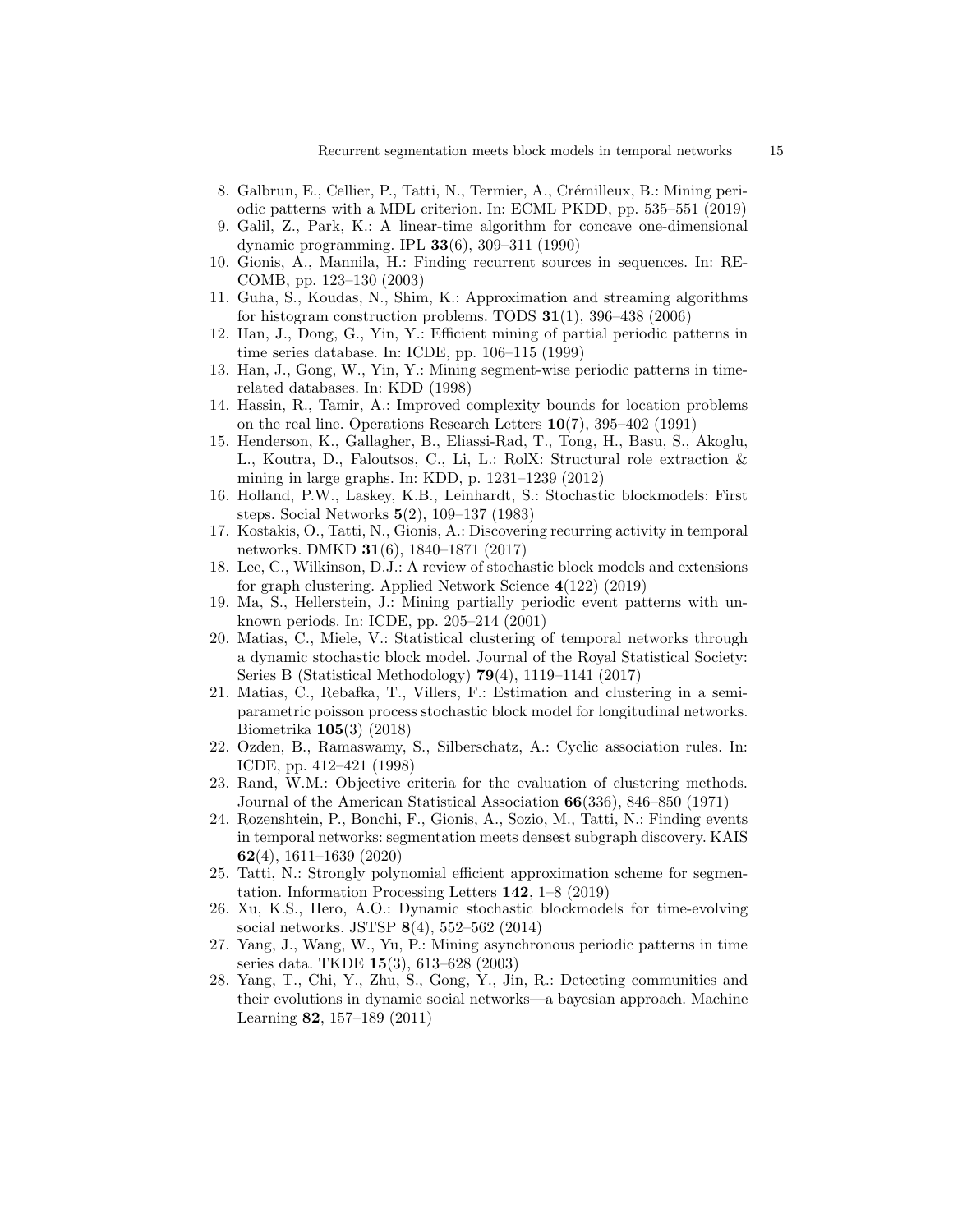## A Proofs

Proof (Proof of Proposition [1\)](#page-4-2). Assume that we given an instance of MAXCUT, that is, a static graph H with n nodes and  $m \geq n$  edges. Define

 $r = 2^6(n+1)^2$  and  $\alpha = \max(2^{20}m^2, r^2)$ .

The temporal graph  $G$  consists of two copies of  $H$ : we will denote the nodes of the copies with  $U = u_1, \ldots, u_n$  and  $V = v_1, \ldots, v_n$ . We connect the nodes in U (and  $V$ ) to match the edges in  $H$  at timestamp 1. We connect the corresponding nodes  $u_i$  and  $v_i$  with  $n\alpha$  cross edges at timestamp 0. We also add two sets of r nodes, which we will denote by X and Y, and connect each node pair  $(x, y)$ , where  $x \in X$  and  $y \in Y$ , with  $\alpha$  edges at timestamp 0.

We set  $H = K = 1$ , which forces the segmentation to be a single segment  $[0, 1]$ .

Set  $R = 2$ . Let  $\mathcal{P} = \{P_1, P_2\}$  be the optimal solution, and let  $\Lambda$  be its parameters.

We will prove in Lemma [1](#page-15-0) that  $X \subseteq P_1$  and  $Y \subseteq P_2$  or  $X \subseteq P_2$  and  $Y \subseteq P_1$ . Moreover,  $u_i \in P_1$  implies that  $v_i \in P_2$  and  $v_i \in P_1$  implies  $u_i \in P_2$ .

This immediately implies that  $\lambda_{11} = \lambda_{22}$ . Moreover, since  $r > n$ , we have  $\lambda_{12} > \alpha/4 > 1 \geq \lambda_{11}$ .

Let us define  $C_i = U \cap P_i$  and  $D_i = V \cap P_i$ . Write x to be the number of cross edges between  $C_1$  and  $C_2$ .

Let  $C'_1 \cup C'_2 = U$  be the maximum cut, and let  $D'_1 \cup D'_2 = V$  be the corresponding cut in V. Define  $\mathcal{P}' = \{X \cup C'_1 \cup D'_2, Y \cup C'_2 \cup D'_1\}$ . Write x' to be the number of cross edges between  $C'_1$  and  $C'_2$ . By optimality  $x' \geq x$ .

The log-likelihood of  $\mathcal{P}'$  is

$$
\ell(\mathcal{P}') \ge \ell(\mathcal{P}', \Lambda)
$$
  
=  $(2m - 2x') \log \lambda_{11} + 2x' \log \lambda_{12} + Z$   

$$
\ge (2m - 2x) \log \lambda_{11} + 2x \log \lambda_{12} + Z
$$
  
=  $\ell(\mathcal{P}) \ge \ell(\mathcal{P}'),$ 

where

$$
Z = \alpha(n^2 + r^2) \log \lambda_{12} - 2m - \alpha(n^2 + r^2) .
$$

We have shown that  $x' = x$ , proving the NP-hardness of finding  $P$  with the optimal likelihood.

<span id="page-15-0"></span>**Lemma [1.](#page-4-2)** Let  $P$  be the partition as defined in the proof of Proposition 1. Then  $X \subseteq P_1$  and  $Y \subseteq P_2$  or  $X \subseteq P_2$  and  $Y \subseteq P_1$ . Moreover,  $u_i \in P_1$  implies that  $v_i \in P_2$  and  $v_i \in P_1$  implies  $u_i \in P_2$ .

*Proof.* To prove the lemma we will need several counters: let us define  $a_i =$  $|P_i \cap X|, b_i = |P_i \cap Y|, c_i = |P_i \cap U|$ , and  $d_i = |P_i \cap V|$ . We also write  $x_i =$  $a_i + b_i$ ,  $y_i = c_i + d_i$  and  $z_i = x_i + y_i$ .

Define  $k_{ij}$  to be the number of cross edges between U and V in  $(i, j)$ th block of P. Similarly, let  $m_{ij}$  to be the number of edges in U and V (that is, the cross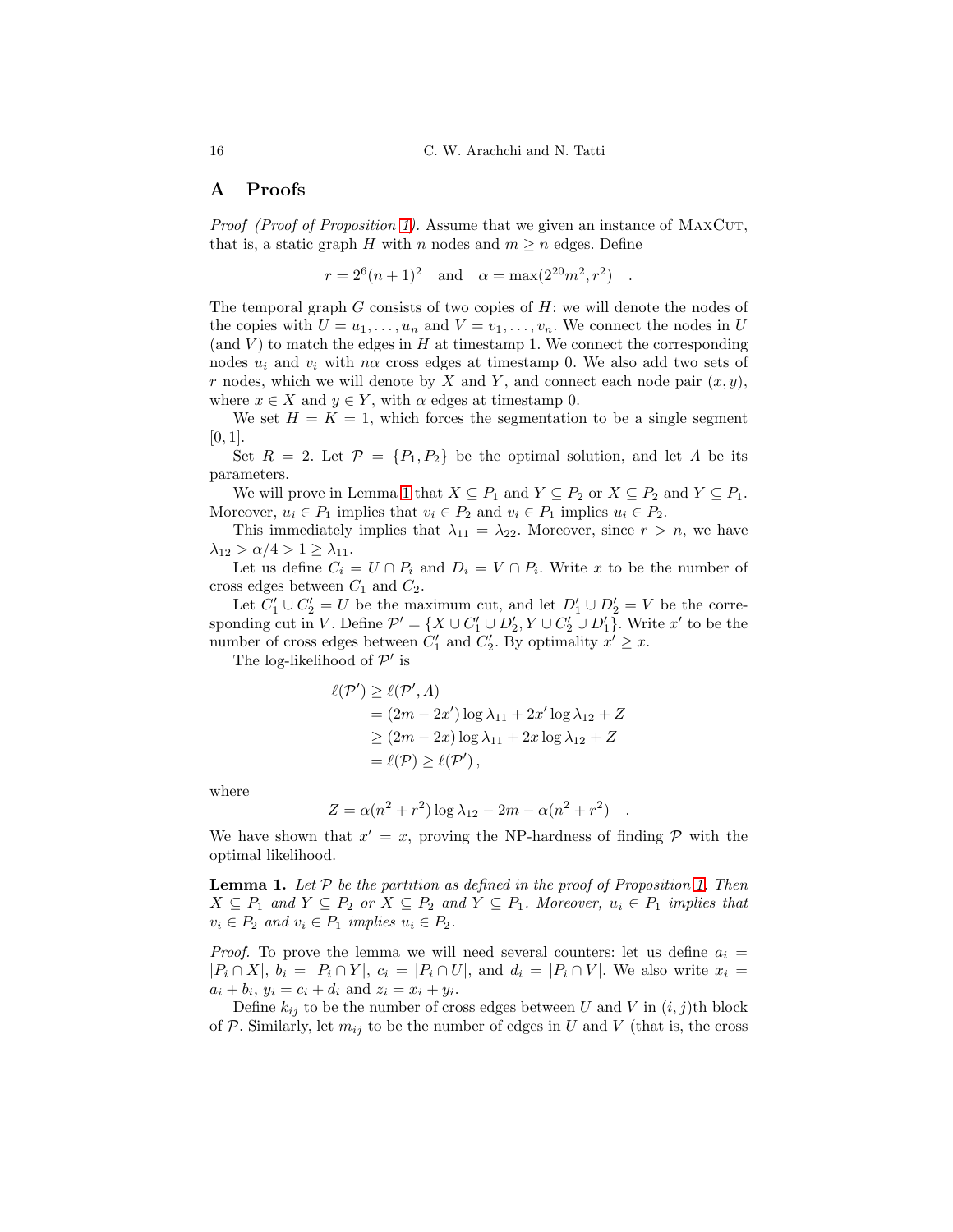edges are excluded) in  $(i, j)$ th block of P. Note that  $k_{12} + k_{11} + k_{22} = n$  and  $m_{12} + m_{11} + m_{22} = 2m.$ 

The parameters for  $P$  are

$$
\lambda_{12} = \frac{\alpha a_1 b_2 + \alpha a_2 b_1 + \alpha n k_{12} + m_{12}}{z_1 z_2},
$$

$$
\lambda_{11} = \frac{\alpha a_1 b_1 + \alpha n k_{11} + m_{11}}{\binom{z_1}{2}},
$$

and

$$
\lambda_{22} = \frac{\alpha a_2 b_2 + \alpha n k_{22} + m_{22}}{\binom{z_2}{2}} .
$$

Let us define  $\mathcal{P}' = \{X \cup U, Y \cup V\}$ . Note that the parameters for  $\mathcal{P}'$  are equal to

$$
\lambda'_{12} = \frac{\alpha n^2 + \alpha r^2}{(r+n)^2}
$$
 and  $\lambda'_{11} = \lambda'_{22} = \frac{m}{\binom{n+r}{2}}$ .

To prove the claim we will assume that  $a_1b_1 + a_2b_2 > 0$  or  $k_{12} < n$ , and show that  $\ell(\mathcal{P}') > \ell(\mathcal{P})$  which is a contradiction.

First, note that we can write the score difference as

$$
\ell(\mathcal{P}') - \ell(\mathcal{P}) = A + B + C,
$$

where

$$
A = \alpha(a_1b_2 + a_2b_1 + nk_{12}) \log \frac{\lambda'_{12}}{\lambda_{12}},
$$
  

$$
B = \alpha(a_1b_1 + nk_{11}) \log \frac{\lambda'_{12}}{\lambda_{11}} + \alpha(a_2b_2 + nk_{22}) \log \frac{\lambda'_{12}}{\lambda_{22}},
$$

and

<span id="page-16-0"></span>
$$
C = m_{11} \log \frac{\lambda'_{11}}{\lambda_{11}} + m_{22} \log \frac{\lambda'_{11}}{\lambda_{22}} + m_{12} \log \frac{\lambda'_{11}}{\lambda_{12}} \quad . \tag{1}
$$

.

We claim that

$$
A \ge 0, \quad B > \alpha 2^{-7}, \quad \text{and} \quad C \ge 2m \log \frac{1}{4\alpha n r^2}
$$

This proves the lemma since

$$
B + C > \alpha 2^{-7} - 2m \log 4 \alpha n r^2
$$
  
\n
$$
\geq \alpha 2^{-7} - 8m \log \alpha
$$
  
\n
$$
\geq \alpha 2^{-7} - 8m \sqrt{\alpha}
$$
  
\n
$$
= \sqrt{\alpha} (\sqrt{\alpha} 2^{-7} - 8m) \geq 0 .
$$

We will first bound  $C$ . Since we may have at most  $\alpha n$  edges per node pair, we have  $\lambda_{11}, \lambda_{12}, \lambda_{22} \le \alpha n$ . Moreover, since  $r > n$ , we have  $\lambda'_{11} \ge (r+n)^{-2} \ge r^{-2}/4$ . The bound follows from Eq. [1.](#page-16-0)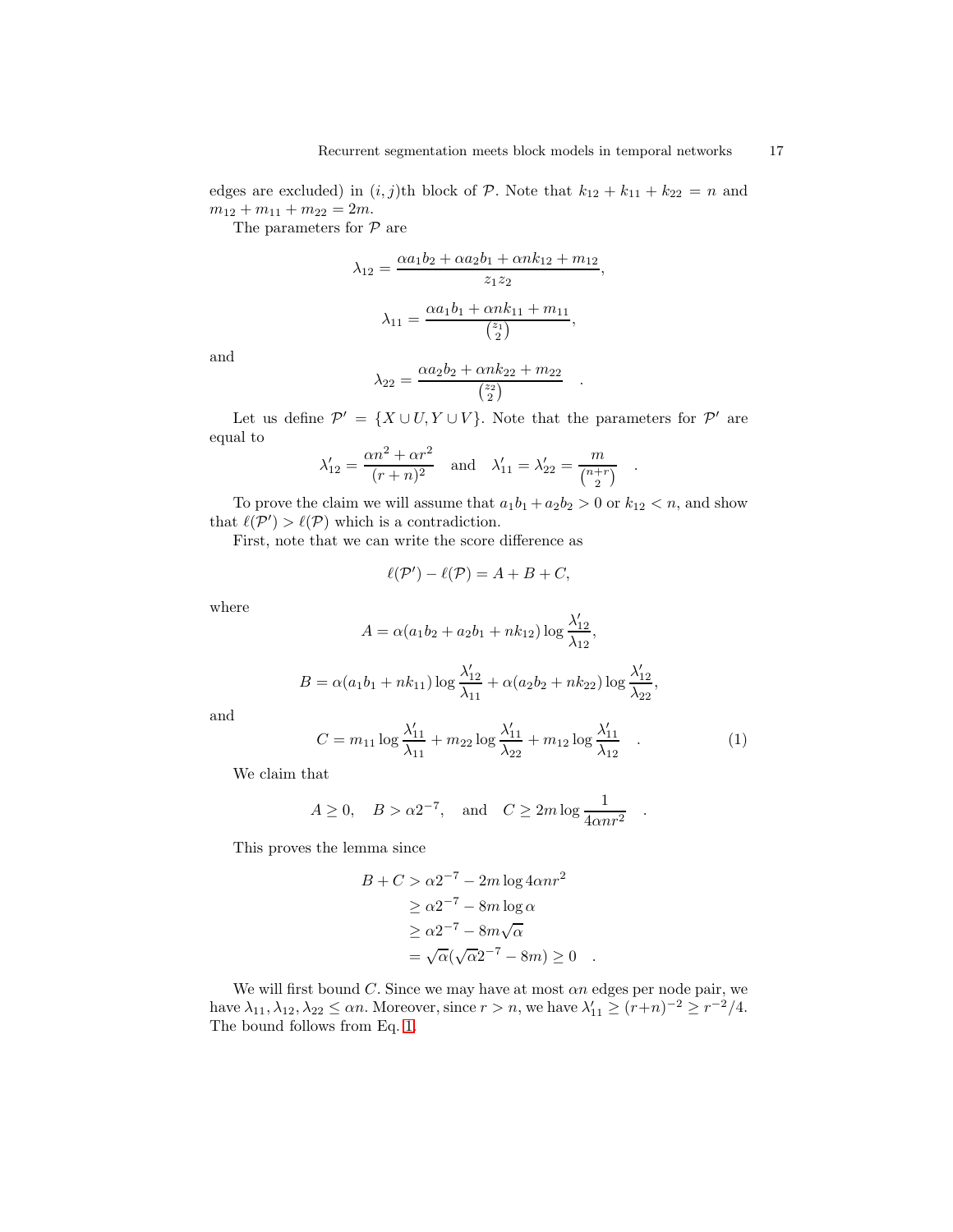Next we will bound B. Assume that  $x_1, x_2 \geq 2n$ . Our next step is to upper bound  $\lambda_{11}$  and  $\lambda_{22}$ . In order to do this, first note that since  $m_{11} \leq \alpha/2$  and  $k_{11} \leq y_1$ , we have

$$
\frac{m_{11} + \alpha n k_{11}}{\binom{y_1}{2} + y_1 x_1} \le \alpha \frac{1/2 + n y_1}{\binom{y_1}{2} + 2n y_1} \le \alpha \frac{1/2 + n y_1}{1 + 2n y_1} = \alpha/2.
$$

In addition, since  $x_1 \geq 3$ , we have

$$
\alpha \frac{a_1 b_1}{\binom{x_1}{2}} \le 2\alpha/3 \quad .
$$

We can combine the two bounds, leading to

$$
\lambda_{11} = \frac{\alpha a_1 b_1 + m_{11} + \alpha n k_{11}}{\binom{z_1}{2}} = \frac{a_1 b_1 + m_{11} + \alpha n k_{11}}{\binom{x_1}{2} + \binom{y_1}{2} + y_1 x_1} \leq 2\alpha/3.
$$

The same bound holds for  $\lambda_{22}$ .

Since  $r \ge 4n$ , we have  $\lambda'_{12} \ge 17\alpha/25$ . Thus,

$$
B \ge \alpha(a_1b_1 + a_2b_2 + nk_{11} + nk_{22})\log\frac{17\times3}{25\times2} > \alpha 2^{-7}
$$

.

.

.

Assume now that  $x_1 < 2n$ . Then  $a_2 + b_2 = x_2 > 2r - 2n > 1.5r$ . Since  $a_2, b_2 \le r$ , we must have  $a_2, b_2 \ge r/2$ . Moreover, using the previous arguments, we have

$$
\log \frac{\lambda'_{12}}{\lambda_{22}} \ge 2^{-7} \quad \text{and} \quad \log \frac{\lambda'_{12}}{\lambda_{11}} \ge \log \frac{17}{25n}
$$

Consequently,

$$
B = \alpha(a_2b_2 + nk_{22}) \log \frac{\lambda'_{12}}{\lambda_{22}} + \alpha(a_1b_1 + nk_{11}) \log \frac{\lambda'_{12}}{\lambda_{11}}
$$
  
\n
$$
\geq \alpha \left(\frac{r^2}{2^9} - 4n^2 \log \frac{25n}{17}\right)
$$
  
\n
$$
\geq \alpha (8(n+1)^4 - 4n^2 \log 2n)
$$
  
\n
$$
\geq \alpha (8(n+1)^4 - 8n^4) \geq \alpha > \alpha 2^{-7}
$$
.

Finally we will bound A by showing that  $\lambda_{12} \leq \lambda'_{12}$ . Assume for simplicity that  $x_1 \leq x_2$ . Let us define

$$
N = a_1b_2 + a_2b_1 + 1 + nk_{12} .
$$

Assume that  $z_1, z_2 \ge r$ . We claim that  $N \le r^2 + (z_1 - r)(z_2 - r)$ , which leads to

$$
\lambda_{12} \le \alpha \frac{N}{z_1 z_2} \le \alpha \frac{r^2 + (z_1 - r)(z_2 - r)}{z_1 z_2} = \alpha - \alpha \frac{2nr}{z_1 z_2}
$$

Here the first inequality holds since  $m_{12} \leq 2m \leq \alpha$ . The right hand side achieves its maximum when  $z_1z_2$  is maximized, that is,  $z_1 = z_2 = n+r$ . In such case, the upper bound is equal to  $\lambda'_{12}$ .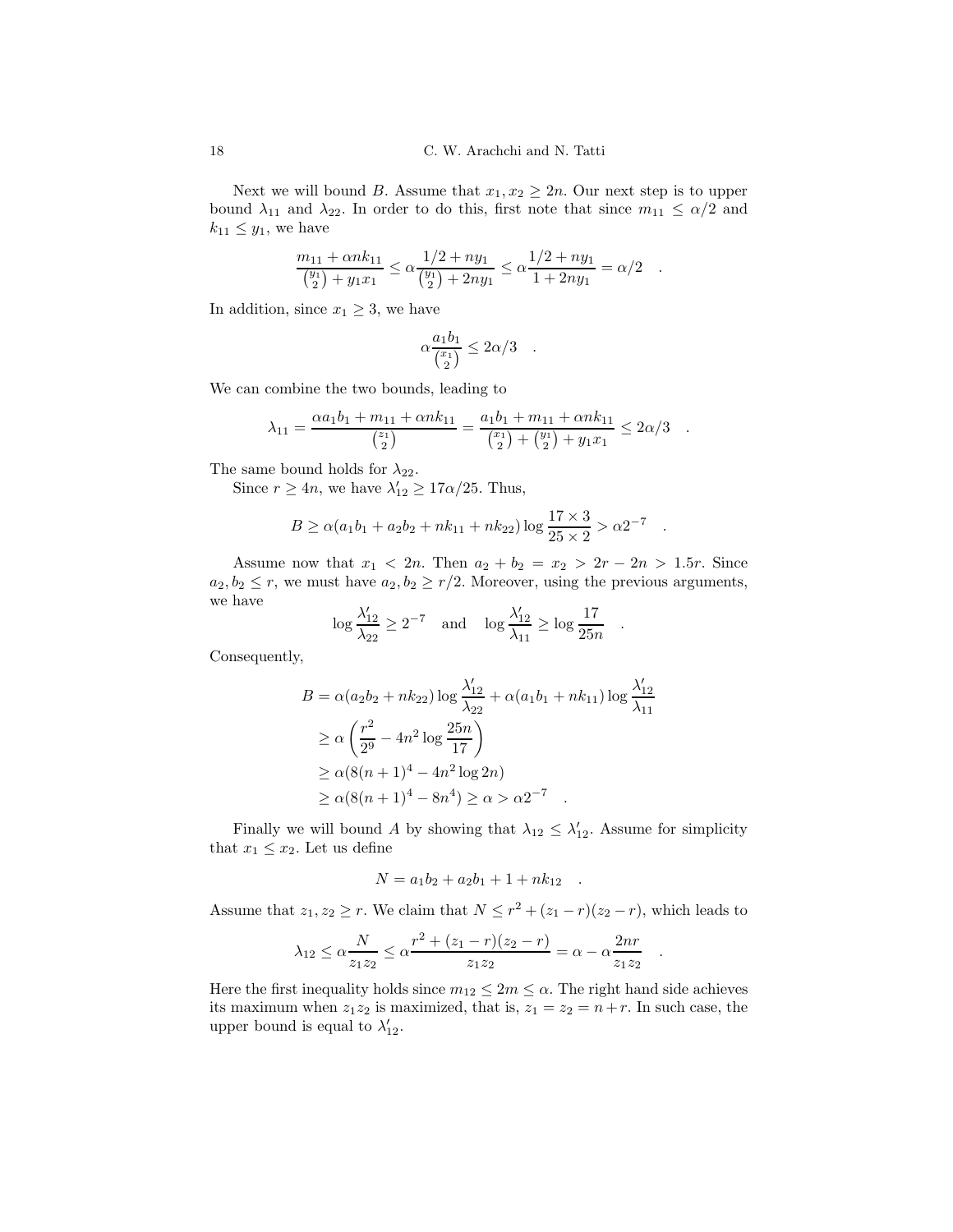To prove the claim, first note that

<span id="page-18-0"></span>
$$
nk_{12} \le \max(y_1, y_2) \min(y_1, y_2) = y_1 y_2 \tag{2}
$$

with the equality holding if and only if  $k_{12} = y_1 = y_2 = n$ . Assume that  $x_1 = x_2 = r$ . If  $a_1b_1 + a_2b_2 > 0$ , then

$$
N = r2 - a1b1 + a2b2 + 1 + nk12 \le r2 + y1y2 = r2 + (z2 - r)(z1 - r) .
$$

Assume  $a_1b_1 + a_2b_2 = 0$ . Then  $k_{12} < n$ , and the inequality is strict in Eq. [2.](#page-18-0) Consequently,

$$
N = r2 + nk12 + 1 \le r2 + y1y2 = r2 + (z2 - r)(z1 - r) .
$$

Assume now that  $x_1 \le x_2 - 1$ . Since a node in  $(X \cup Y) \cap P_1$  is connected to r nodes, we must have  $a_1b_2 + a_2b_1 \leq x_1r$ . Due to the assumption,  $x_1 \leq r - 1$ and  $x_2 \ge r + 1$ , which leads to

$$
k_{12} \le \min(y_1, y_2)
$$
  
=  $\min(z_1 - x_1, z_2 - x_2)$   
 $\le \min(z_1 - x_1, z_2 - r)$ 

and

$$
N \leq x_1r + 1 + n \min(z_1 - x_1, z_2 - r)
$$
  
\n
$$
\leq (r - 1)r + 1 + n \min(z_1 - r + 1, z_2 - r)
$$
  
\n
$$
\leq r^2 + (1 + n - r) + n \min(z_1 - r, z_2 - r)
$$
  
\n
$$
\leq r^2 + \max(z_1 - r, z_2 - r) \min(z_1 - r, z_2 - r)
$$
  
\n
$$
= r^2 + (z_2 - r)(z_1 - r)
$$

As a final case assume that  $z_1 < r$ . If  $x_1 = z_1$ , then

$$
\lambda_{12} \le \alpha \frac{rz_1}{z_1 z_2} \le \alpha \frac{r}{r+2n} = \alpha \frac{r^2}{r^2+2nr} \le \alpha \frac{r^2+n^2}{r^2+2nr+n^2} = \lambda'_{12}.
$$

If  $x_1 < z_1$ , then

$$
N \le x_1 r + 1 + n(z_1 - x_1) \le z_1 r
$$

and again

$$
\lambda_{12} \leq \alpha \frac{N}{z_1 z_2} \leq \frac{z r_1}{z_1 z_2} \leq \lambda'_{12} \quad .
$$

The case for  $z_2 < r$  is symmetrical.

We have now proven our claim, and thus proved that  $\lambda_{12} \leq \lambda'_{12}$ . Consequently,  $A \geq 0$ .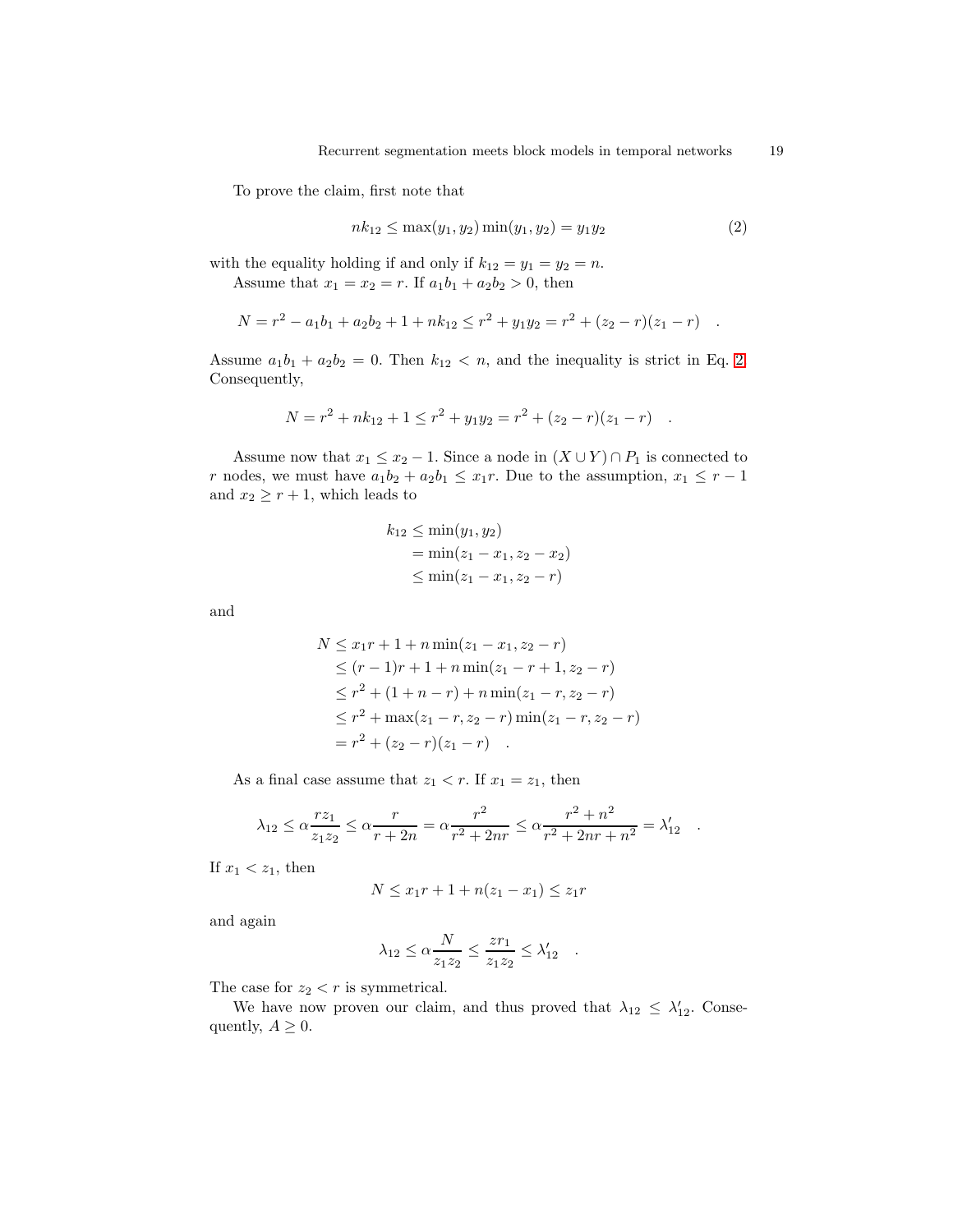Proof (Proof of Proposition [2\)](#page-4-3). To prove NP-hardness we will reduce the MAX-CUT problem, where we are asked to partition graph into 2 subgraphs and maximize cross-edges.

Assume that we given a static graph  $H$ . We will use  $H$  as our temporal graph G by setting the edges to the same timestamp, say t. We also set  $H = K = 1$ , and use  $R = 2$  groups. We also set the segmentation  $\mathcal{T} = [t, t]$ .

Select two values  $\alpha < \beta$  and set the parameters  $\lambda_{11} = \lambda_{22} = \alpha$  and  $\lambda_{12} = \beta$ . Let  $P_1, P_2$  be a partition of the nodes and let x be the number of the inner edges, that is, edges  $(u, v, t)$  with  $u, v \in P_1$  or  $u, v \in P_2$ . Note that  $m - x$  is the number of cross edges.

The log-likelihood is then equal to

$$
\ell(\mathcal{P}, \mathcal{T}, g, \Lambda) = x \log \alpha + (m - x) \log \beta,
$$

which is maximized when  $m - x$  is maximized since  $\beta > \alpha$ . Since  $m - x$  is the number of cross-edges, this completes the proof.

*Proof (Proof of Proposition [3\)](#page-5-0)*. Let us write  $Q$  to be the partition obtained from P by deleting u, that is  $Q_b = P_b \setminus \{u\}$  and  $Q_j = P_j$  for  $j \neq b$ . Note that

$$
\ell(P'_a, P'_j, T, \lambda) - \ell(Q_a, Q_j, T, \lambda) = \ell(u, P'_j, T, \lambda)
$$

for any T and  $\lambda$ . Moreover,  $\ell(P_i', P_j', T, \lambda) = \ell(Q_i, Q_j, T, \lambda)$  if  $i, j \neq a$ . The score difference is equal to

$$
\ell(\mathcal{P}', \mathcal{T}, g, \Lambda) - \ell(\mathcal{Q}, \mathcal{T}, g, \Lambda)
$$
  
\n
$$
= \sum_{i \leq j} \sum_{k=1}^{K} \ell(P'_i, P'_j, T_k, \lambda_{ijg(k)}) - \ell(Q_i, Q_j, T_k, \lambda_{ijg(k)})
$$
  
\n
$$
= \sum_{j=1}^{R} \sum_{k=1}^{K} \ell(P'_a, P'_j, T_k, \lambda_{ajg(k)}) - \ell(Q_a, Q_j, T_k, \lambda_{ajg(k)})
$$
  
\n
$$
= \sum_{j=1}^{R} \sum_{k=1}^{K} \ell(u, P'_j, T_k, \lambda_{ajg(k)})
$$
  
\n
$$
= \sum_{j=1}^{R} \sum_{h=1}^{H} \ell(u, P'_j, \mathcal{S}_h, \lambda_{ajh})
$$
  
\n
$$
= \sum_{j=1}^{R} \sum_{h=1}^{H} c(u, P'_j, \mathcal{S}_h) \log \lambda_{ajh} - t_h |Q_j| \lambda_{ajh}
$$
  
\n
$$
= \sum_{j=1}^{R} \sum_{h=1}^{H} c_{jh} \log \lambda_{ajh} - t_h |Q_j| \lambda_{ajh}
$$
  
\n
$$
= \sum_{h=1}^{H} \lambda_{bah} t_h + \sum_{j=1}^{r} c_{jh} \log \lambda_{ajh} - t_h |P_j| \lambda_{ajh}
$$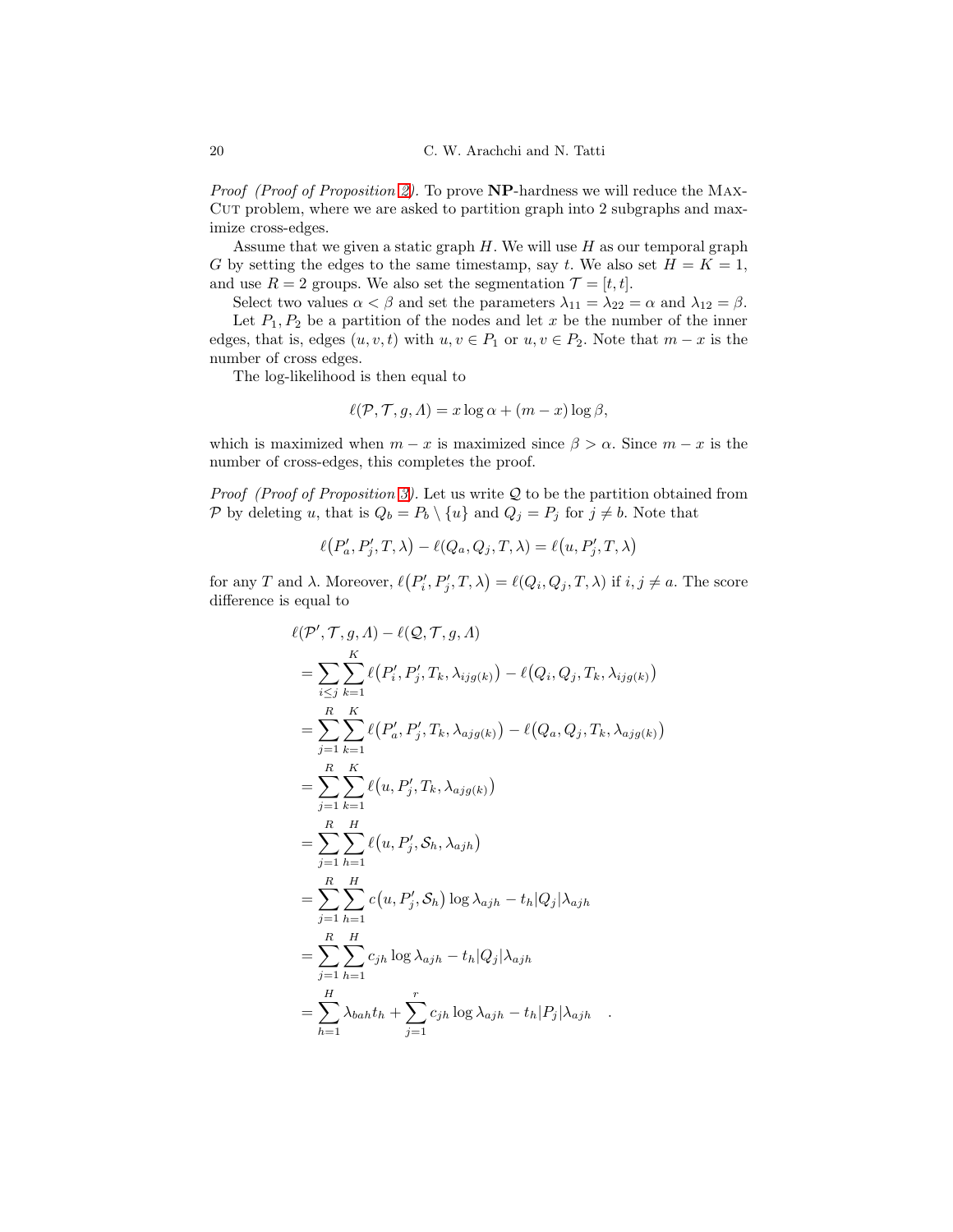Here we used the fact that  $c(u, P_j, S_h) = c(u, P'_j, S_h)$ . The claim follows by setting  $Z = \ell(Q, \mathcal{T}, g, \Lambda) - \ell(\mathcal{P}, \mathcal{T}, g, \Lambda).$ 

*Proof (Proof of Proposition [4\)](#page-6-0).* Assume that we given an instance of 3-MATCHING, that is, a domain X of size n, where n is divisible by 3, and a collection  $S$  of m sets such that  $S \subseteq X$  and  $|S| = 3$  for each  $S \in \mathcal{S}$ . The problem whether there is a disjoint subcollection in  $S$  covering X is known to be **NP**-complete.

Let  $\mathcal{T} = \{ S \subseteq X \mid |S| = 3, S \notin \mathcal{S} \}$  be the complement collection of S. For each  $i \leq j \leq m$ , define  $c_{ij}$  to be the number of sets in S containing i and j,

$$
c_{ij} = |\{S \in \mathcal{S} \mid \{i,j\} \subset S\}|.
$$

To construct the dynamic graph G we will use 5 sets of nodes, namely  $\{u\}$ , A, B, C, D. The first set consists only of one node u. Every edge will be adjacent to u. The second set A contains as many nodes as there are sets in  $\mathcal T$ . For each  $i \in T_j \in \mathcal{T}$ , we add an edge  $(u, a_j)$  at timestamp i. The third set B contains  $\sum_{i < j} c_{ij}$  nodes which we divide further into  $n(n-1)/2$  sets  $B_{ij}$  with  $|B_{ij}| = c_{ij}$ . For each  $i < j$  we connect nodes in  $B_{ij}$  with u at timestamp i and at timestamp j. The fourth set C contains  $n(m - c_{ii})$  nodes which we divide further into n sets  $C_i$  with  $|C_i| = m - c_{ii}$ . For each  $i \leq n$  we connect nodes in  $C_i$  with u at timestamp i. The fifth set D contains nw nodes, where  $w = 24n^6$ , which we divide further into *n* sets  $D_i$  with  $|D_i| = w$ . For each  $i \leq n$  we connect w nodes with  $u$  at timestamp  $i$ .

We will set  $K = n$  and  $H = n/3$ . We set R to be the number of nodes and set the partition  $P$  to be the partition where each node is contained in its own block. We require for a segmentation to start from 0. Since there are only  $n$ timestamps, the segmentation consists of n segments of form  $(i - 1, i]$  or [0,1].

Let q be the optimal grouping of segments and let  $\Lambda$  be its parameters. We first claim that  $g$  groups timestamps into groups of 3. To prove this assume that there is a group of size  $y = 1, 2$ . Then there is another group with a size of  $x \geq 6 - y$ . Let g' be a mapping where we move  $3 - y$  timestamps from the larger group to the smaller group and let  $\Lambda'$  be the new optimal parameters.

The number of edges adjacent to A, B, and C can be bound by  $3n^3 + 2n^2m$ +  $nm \leq 6n^5$ . Moreover, the non-zero parameters can be bound by  $\lambda' \geq 1/n$  and  $\lambda \leq 1$ . Consequently, the score difference can be bound by

$$
\ell(g') - \ell(g) \ge 6n^5(\log 1/n - \log 1) + Z(x) \ge 6n^6 + Z(x),
$$

where  $Z(x)$  is equal to

$$
w((x-3+y)\log\frac{1}{x-3+y}+3\log\frac{1}{3}-x\log\frac{1}{x}-y\log\frac{1}{y})
$$
.

The derivative of  $Z(x)$  with respect to x is equal to  $\log(x/(x-3+y)) > 0$ , that is,  $Z(x)$  is at smallest when  $x = 6 - y$ . A direct calculation shows that  $Z(x)$ is the smallest when  $y = 2$ , leading to

$$
\ell(g') - \ell(g) \ge -6n^6 + w(6 \log \frac{1}{3} - 4 \log \frac{1}{4} - 2 \log \frac{1}{2})
$$
  
>  $-6n^6 + w/4 = 0$ .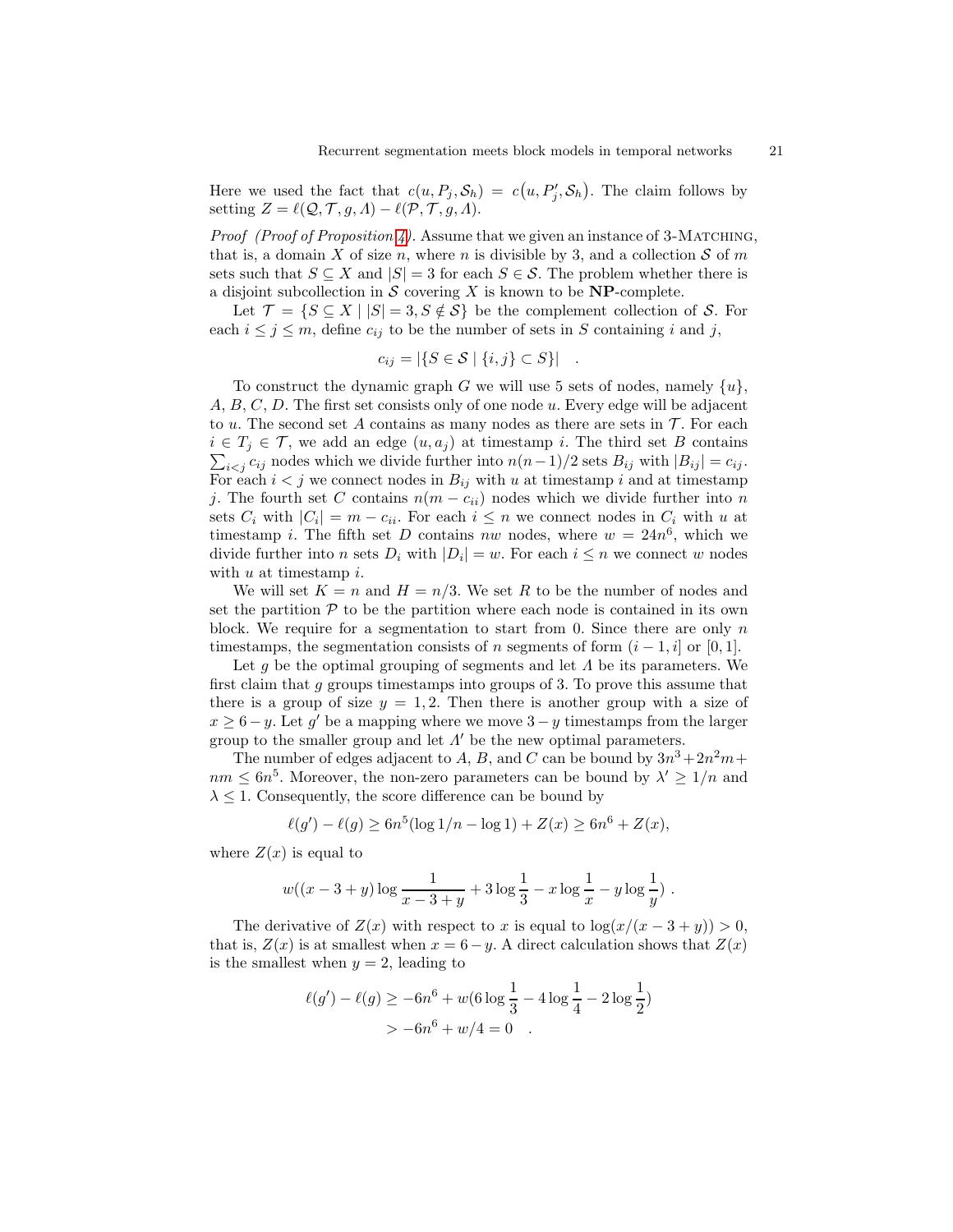In summary,  $\ell(g') > \ell(g)$  which is a contradiction. Thus, g groups of segments to size of at least 3. Since  $K = 3H$ , the groups are exactly of size 3.

Our next step is to calculate the impact of a single group to the score. In order to do that first note that for any  $i < j$  there are

$$
\binom{n}{3} - c_{ij} + c_{ij} = \binom{n}{3}
$$

edges joining the same nodes at timestamp  $i$  and timestamp  $j$ . Similarly, there are

$$
\binom{n}{3} - c_{ii} + (\sum_{i < j} c_{ij}) + m - c_{ii} + w = \binom{n}{3} + m + w
$$

edges adjacent to node i.

Consider a set S of size 3 induced by g. Assume that  $S \notin \mathcal{T}$ . Then there are  $3\binom{n}{3}$  parameters in  $\Lambda$  assosiated with the group with value  $2/3$ , and  $3(m+w)$ parameters with value  $1/3$ . The remaining parameters are 0. Consequently, the impact to the score is equivalent to

$$
\alpha = 6 \binom{n}{3} \log 2/3 + 3(m+w) \log 1/3 .
$$

Assume that  $S \in \mathcal{T}$ . Then using exclusion-inclusion principle, there are  $3\binom{n}{3}$  – 3 parameters with value  $2/3$ ,  $3(m + w) + 3$  parameters with value  $1/3$ , one parameter with value 3/3 and the remaining parameters are 0. Consequently, the impact to the score is equivalent to

$$
\beta = 6 {n \choose 3} \log 2/3 - 6 \log 2/3 + 3(1 + m + w) \log 1/3.
$$

We immediately see that

$$
\alpha - \beta = 6 \log 2/3 - 3 \log 1/3 = 3 \log 4/3 > 0.
$$

Let k be the number of groups induced by g that are in  $S$ . Then the score is equal to

$$
\ell(g) = k\alpha + (H - k)\beta - |E(G)|.
$$

Since  $\alpha > \beta$ , there is a disjoint subcollection in S covering X if and only if  $\ell(g) = H\alpha - |E(G)|.$ 

*Proof (of Proposition [5\)](#page-6-1).* Assume four edges  $s_1$ ,  $s_2$ ,  $e_1$  and  $e_2$  with  $t(s_1) \leq t(s_2)$ and  $t(e_1) \leq t(e_2)$ . We can safely assume that  $t(s_2) \leq t(e_1)$ . We can write the difference as

$$
x(s_1, e_2) - x(s_1, e_1) = y(e_1, e_2; h) = x(s_2, e_2) - x(s_2, e_1).
$$

Thus, if  $x(s_2, e_1) > x(s_1, e_1)$ , then  $x(s_2, e_2) > x(s_1, e_2)$ , completing the proof.